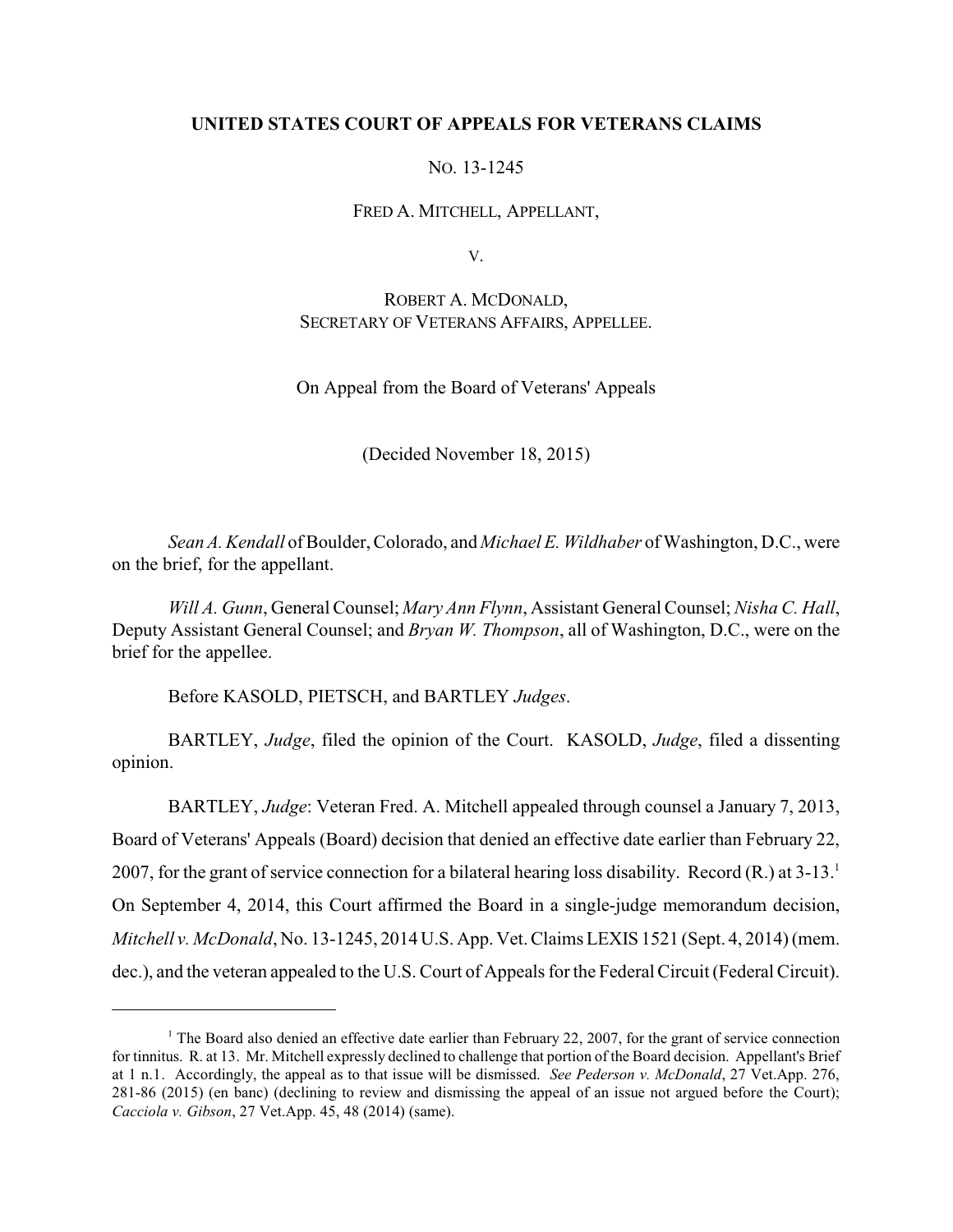On June 23, 2015, the Federal Circuit vacated this Court's judgment and remanded the case for this Court to reconsider Mr. Mitchell's claim in light of 38 C.F.R. § 3.156(b) and its recent decision in *Beraud v. McDonald*, 766 F.3d 1402 (Fed. Cir. 2014). *Mitchell v. McDonald*, No. 2015- 7032 (Fed. Cir. June 23, 2015) (unpublished per curiam order). This matter was referred to a panel of the Court to apply § 3.156(b) and the Federal Circuit's *Beraud* decision to the facts of this case. Because we find no material difference between the relevant facts in *Beraud* and Mr. Mitchell's case, the portion of the Board's January 2013 decision denying an earlier effective date for the award of service connection for hearing loss will be set aside and the matter remanded for further adjudication consistent with this decision.

## **I. FACTS & PROCEDURAL HISTORY**

Mr. Mitchell served on active duty in the U.S. Navy from January 1970 to January 1971. R. at 368. In August 1972, he sought service connection for hearing loss, allegedly resulting from naval gun noise exposure. R. at 364-67; *see* R. at 358-59 (September 1973 statement in support of claim). In October 1973, the VA regional office (RO) denied service connection for hearing loss, finding, inter alia, that "current existence of a hearing loss has not been established." R. at 356-57.

Although Mr. Mitchell did not appeal the RO decision, he submitted to the RO in December 1973, two months after its denial, a private audiogram dated January 1973, which showed current <sup>2</sup> hearing loss.<sup>3</sup> R. at 351-52; *see* R. at 8-9. There is no indication in the record that the RO addressed or otherwise responded to this evidence from the date the veteran submitted it to the present.

In December 1999, the veteran sought to reopen his claim for service connection for hearing loss (R. at 343-44), but the RO denied his request (R. at 300). The documents listed under

 $2$  To avoid confusion, the Court will refer to this document as the "December 1973" audiogram.

<sup>&</sup>lt;sup>3</sup> The audiogram shows the following left ear/right ear hearing thresholds in decibels (dB) for specified frequencies (in Hertz (Hz)): 5 dB/10 dB at 500 Hz; 60 dB/25 dB at 1000 Hz; 60dB /60 dB at 2000 Hz; and 70 dB /85 dB at 4000 Hz. "[T]he threshold for normal hearing is from 0 to 25 dB, and any higher threshold levels indicate some degree of hearing loss." *Hensley v. Brown*, 5 Vet.App. 155, 157 (1993); *see also* 38 C.F.R. § 3.385 (1991) ("For the purposes of applying the laws administered by VA, impaired hearing will be considered to be a disability when the auditory threshold in any of the frequencies 500, 1000, 2000, 3000, 4000 [Hz] is 40 [dB] or greater."); Determination of Service Connection for Impaired Hearing, 55 Fed. Reg. 12,348 (Apr. 3, 1990) ("The pure tone thresholds [set forth in § 3.385] are not significantly changed fromthe procedural guidelines for determining normal hearing which VA rating boards have used for many years.").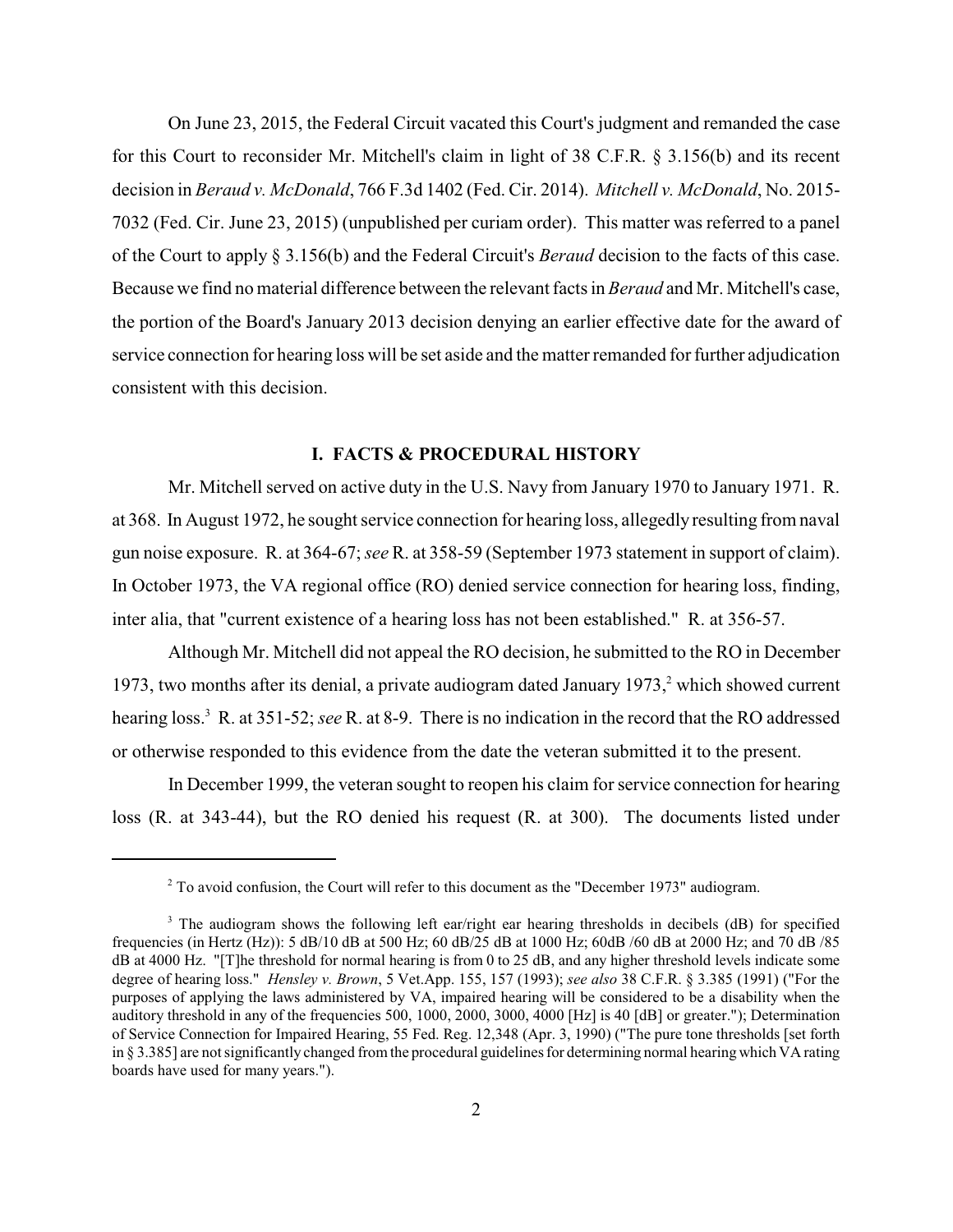"Evidence" were the veteran's service medical records (SMRs), a July 2003 VA duty-to-assist letter, and January and February 2003 statements in support of claim from the veteran and his wife. R. at 301. The December 1973 audiogram was not listed. The veteran did not appeal the RO's decision, and it became final.

In February 2007, Mr. Mitchell once more sought to reopen his claim for service connection for hearing loss. R. at 291. In July 2007, the RO again denied his request. R. at 272-77. The documents listed under "Evidence" were the veteran's SMRs, the veteran's DD 214, a February 2007 statement from the veteran, and an April 2007 letter from VA. R. at 275. The December 1973 audiogram was not listed.

In July 2008, the RO received medical opinions explicitly linking the veteran's hearing loss to his service. R. at 109-11. The RO immediately reopened the claim, granted him entitlement to disability benefits for bilateral hearing loss, and assigned his disorder a 100% evaluation from February 22, 2007, the date VA received the most recent request to reopen the claim. R. at 79-90. Mr. Mitchell filed a Notice of Disagreement (NOD) as to the effective date assigned (R. at 71) and, following the RO's continuation of its decision (R. at 50-64), appealed to the Board (R. at 48-49).

During a March 2012 Board hearing, the veteran argued that the effective date for the award of service connection for hearing loss should be August 16, 1973, the date of his initial claim, because the RO never addressed the December 1973 audiogram submitted two months after the RO first denied the claim based on a purported lack of a hearing loss disability. *See* R. at 16-22.

In a January2013 decision, the Board rejected the veteran's argument and denied an effective date earlier than February 22, 2007, for the grant of service connection for bilateral hearing loss. R. at 3-13. Specifically, the Board found that the October 1973 RO decision became final when the RO denied the substance of the hearing loss claim in September 2003 and the veteran failed to appeal that decision. R. at 6, 10.

#### **II. ANALYSIS**

As a general rule, the effective date of an evaluation and award of VA disability compensation, based on an original claim or a request to reopen a claim, is the date of receipt of the claim or request or the date entitlement arose, whichever is later. 38 U.S.C. § 5110(a); 38 C.F.R.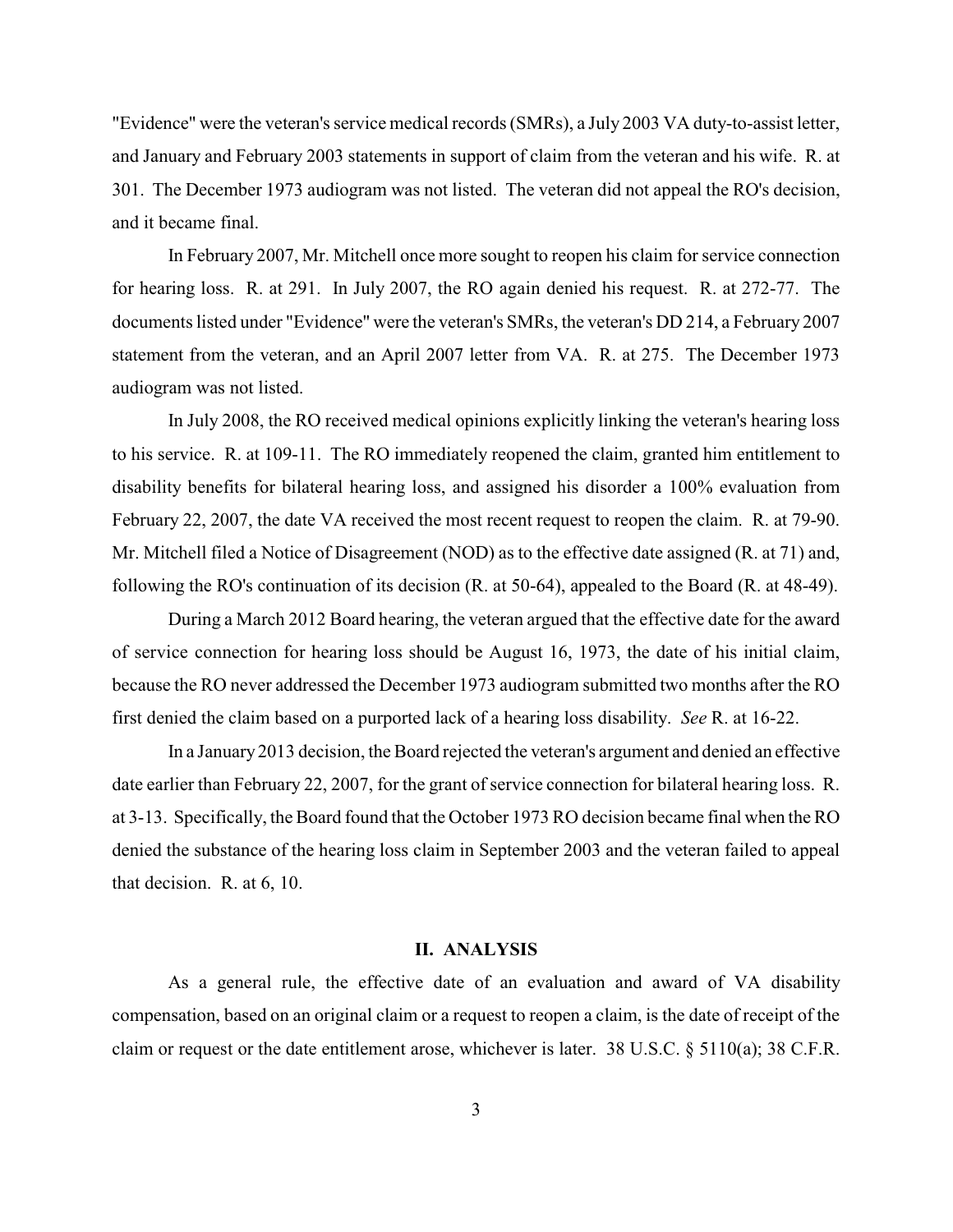§ 3.400(b)(2)(i), (r)(2015); *see Sutton v. Nicholson*, 20 Vet.App. 419, 422 (2006). Subject to certain exceptions, it is also the rule that, when an RO properly notifies a claimant as to its decision on a claim, that decision becomes final if an appeal is not properly perfected. 38 C.F.R. § 20.1103 (2015); *see* 38 U.S.C. § 7105(c) ("If no [NOD] is filed in accordance with this chapter within the prescribed period, the action or determination shall become final and the claim will not thereafter be reopened or allowed, except as may otherwise be provided by regulations not inconsistent with this title."); *see also Sutton*, 20 Vet.App. at 425 ("In general, if a claim is denied by an RO, and the claimant does not file an NOD within one year, then [the] RO decision becomes final and unappealable by operation of law."); *cf., e.g.*, *Shipley v. Shinseki*, 24 Vet.App. 458, 461 (2011) ("The RO's failure to furnish [a Statement of the Case] upon the proper filing of an NOD prevents the underlying RO decision from becoming final.").

However, VA effective date regulations provide a special rule in certain circumstances when new and material evidence is involved.<sup>4</sup> VA has stated that, when new and material evidence other than service department records is received within an appeal period or prior to an appellate decision, "[t]he effective date will be as though the former decision had not been rendered." 38 C.F.R.  $§$  3.400(q).

In a related provision, the Secretary further explained this rule:

Pending claim.—New and material evidence received prior to the expiration of the appeal period, or prior to the appellate decision if a timely appeal has been filed (including evidence received prior to an appellate decision and referred to the agency of original jurisdiction by the Board . . . without consideration in that decision in accordance with the provisions of § 20.1304(b)(1)<sup>[5]</sup> of this chapter), will be considered as having been filed in connection with the claim which was pending at the beginning of the appeal period.

38 C.F.R. § 3.156(b).

<sup>&</sup>quot;New evidence means existing evidence not previously submitted to agency decisionmakers" and "[m]aterial <sup>4</sup> evidence means existing evidence that, by itself or when considered with previous evidence of record, relates to an unestablished fact necessary to substantiate the claim." 38 C.F.R. § 3.156(a) (2015). Evidence is not new and material if it is either "cumulative" or "redundant" when compared to evidence already in the record. *Id.* 

 $\frac{1}{5}$  Section 20.1304 includes rules that come into effect when an appellant asks to change his representative, requests a personal hearing, or submits evidence after his appeal is certified and forwarded to the Board. It played no part in this case.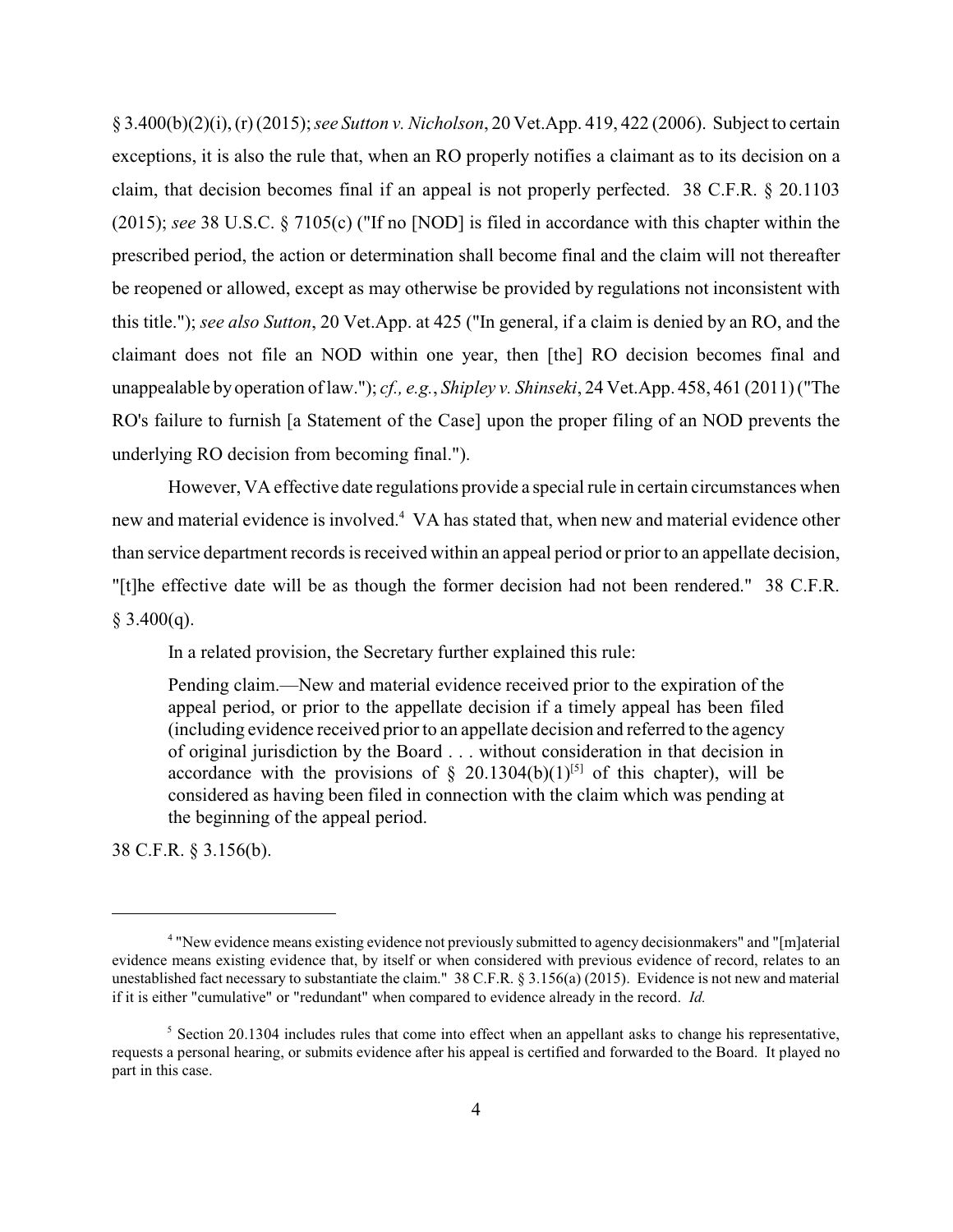"Section  $3.156(b)$  is intended to be a veteran-friendly provision that allows for the assignment of an effective date of the date of the original claim when certain requirements are met." *Young v. Shinseki*, 22 Vet.App. 461, 469 (2009) (citing General Evidence Requirements, Effective Dates, Revision of Decisions, and Protection of Existing Ratings, 72 Fed. Reg. 28,770 , 28,778 (May 22, 2007)). Under § 3.156(b), when new evidence is submitted within an RO decision's appeal period, the RO must consider it and prepare a Supplemental Statement of the Case; failure to do so prevents the RO decision from becoming final. *Charles v. Shinseki*, 587 F.3d 1318, 1323 (Fed. Cir. 2009).

In *Bond v. Shinseki*, the Federal Circuit held that § 3.156(b) requires VA to "assess any evidence submitted during the relevant period and make a determination as to whether it constitutes new and material evidence relating to the old claim." 659 F.3d 1362, 1367 (Fed. Cir. 2011). An RO had granted Mr. Bond a less than total disability evaluation in a May 1997 decision. *Id.* at 1363. Within one year of that decision, he submitted evidence, a request for a higher evaluation, and a timely NOD. *Id.* The RO treated this submission as a new claim for increase and denied it, and Mr. Bond perfected an appeal to the Board. *Id.* While this appeal was pending, Mr. Bond submitted further evidence that resulted in a higher disability evaluation, effective July 1999. *Id.* at 1364. On direct appeal of the May 1997 RO decision, he argued that the effective date for this higher evaluation should be the date of his original claim, October 1996, because the RO never addressed the evidence submitted within one year after its May 1997 decision. The Board determined that Mr. Bond was not entitled to the earlier effective date he requested, and this Court affirmed. *Id.* at 1364- 65.

On appeal, the Federal Circuit set this Court's decision aside and remanded on the basis of § 3.156(b). "To comply with the directive of § 3.156(b) that new and material evidence be treated as having been filed in connection with the pending claim," the Federal Circuit explained, "VA must evaluate submissions received during the relevant period and determine whether they contain new evidence relevant to a pending claim, whether or not the relevant submission might otherwise support a new claim [for increase]." *Id.* at 1369.

The Federal Circuit considered § 3.156(b) again in *Beraud*, a case that bears many factual and procedural similarities to Mr. Mitchell's. Mr. Beraud sought service connection for a headache disorder, which the RO denied, having advised the veteran that it was having difficulty locating his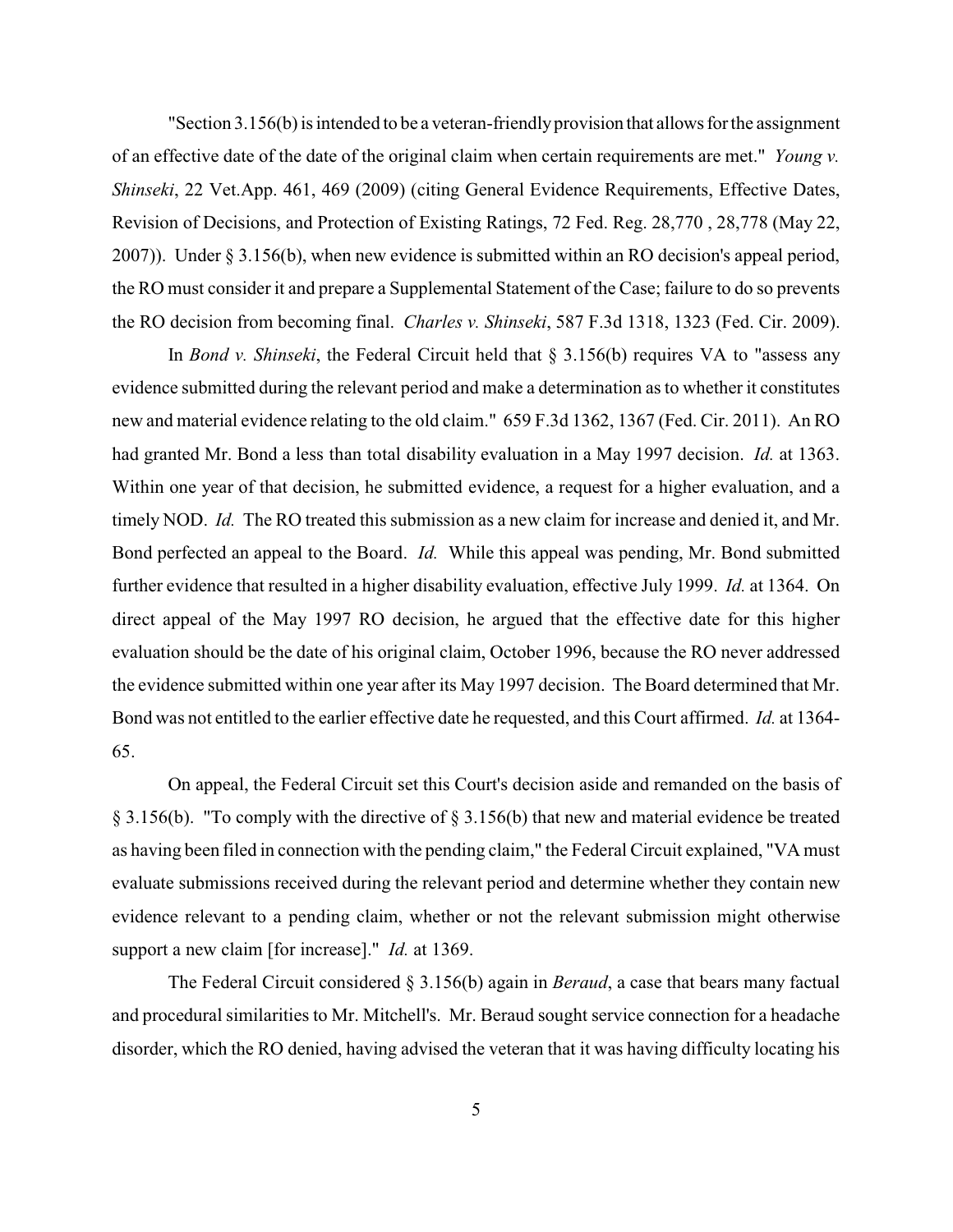reserve SMRs. *Beraud*, 766 F.3d at 1403. He did not file an NOD as to this decision, but he submitted a December 1985 letter less than one month later indicating the location of his reserve SMRs; the RO never responded to this letter. *Id.*

In the ensuing years, Mr. Beraud submitted several requests to reopen, but the RO denied them without referencing his letter or the SMRs that were the subject thereof. *Id.* at 1403-04. The RO granted Mr. Beraud's fourth request to reopen, awarded service connection, and assigned an effective date corresponding to VA's receipt of the most recent request to reopen. In doing so, the RO did not advert to his letter or the records it referred to. *Id.* at 1404.

Mr. Beraud disagreed with the effective date assigned, arguing that, because the RO never addressed the December 1985 document submitted within one year of its initial denial, the effective date should have been the date VA received his initial claim for service connection for headaches. *Id.* The Board rejected this argument, finding that the RO's original decision as to his claim and the RO's later decision denying his first request to reopen the identical claim were final, and that the decisions denying his next two requests to reopen were likewise final. *Id.* Because no other communication indicating an intent to seek service connection for a headache disorder was received until his most recent request to reopen, the Board concluded that Mr. Beraud could not obtain an effective date earlier than the date VA received his ultimate, successful request to reopen. *Id.* This Court affirmed the Board decision. *Beraud v. Shinseki*, 26 Vet.App. 313 (2013).

On appeal, the Federal Circuit reversed this Court's judgment, holding that, "[b]ecause the VA never determined whether the medical records [Mr.] Beraud referred to in his December 1985 letter constituted new and material evidence, as required by  $\S 3.156(b)$ , his 1985 claim remains pending." *Beraud*, 766 F.3d at 1407. In reaching this conclusion, the Federal Circuit found that *Bond*, discussed *supra*, controlled. *Id.* at 1405. The court distinguished its decision in *Williams v. Peake*, 521 F.3d 1348 (Fed. Cir. 2008)—which held that a subsequent final adjudication of a claim which is identical to a pending claim that has not been finally adjudicated terminates the pending status of the earlier claim—by noting that *Williams* did not involve VA's obligations under § 3.156(b) or the submission of new evidence within the one-year appeal period following an RO decision. *Beraud*, 766 F.3d at 1405-06. Furthermore, the Federal Circuit observed that when *Williams* "concluded that a later final determination of which a veteran received notice could cure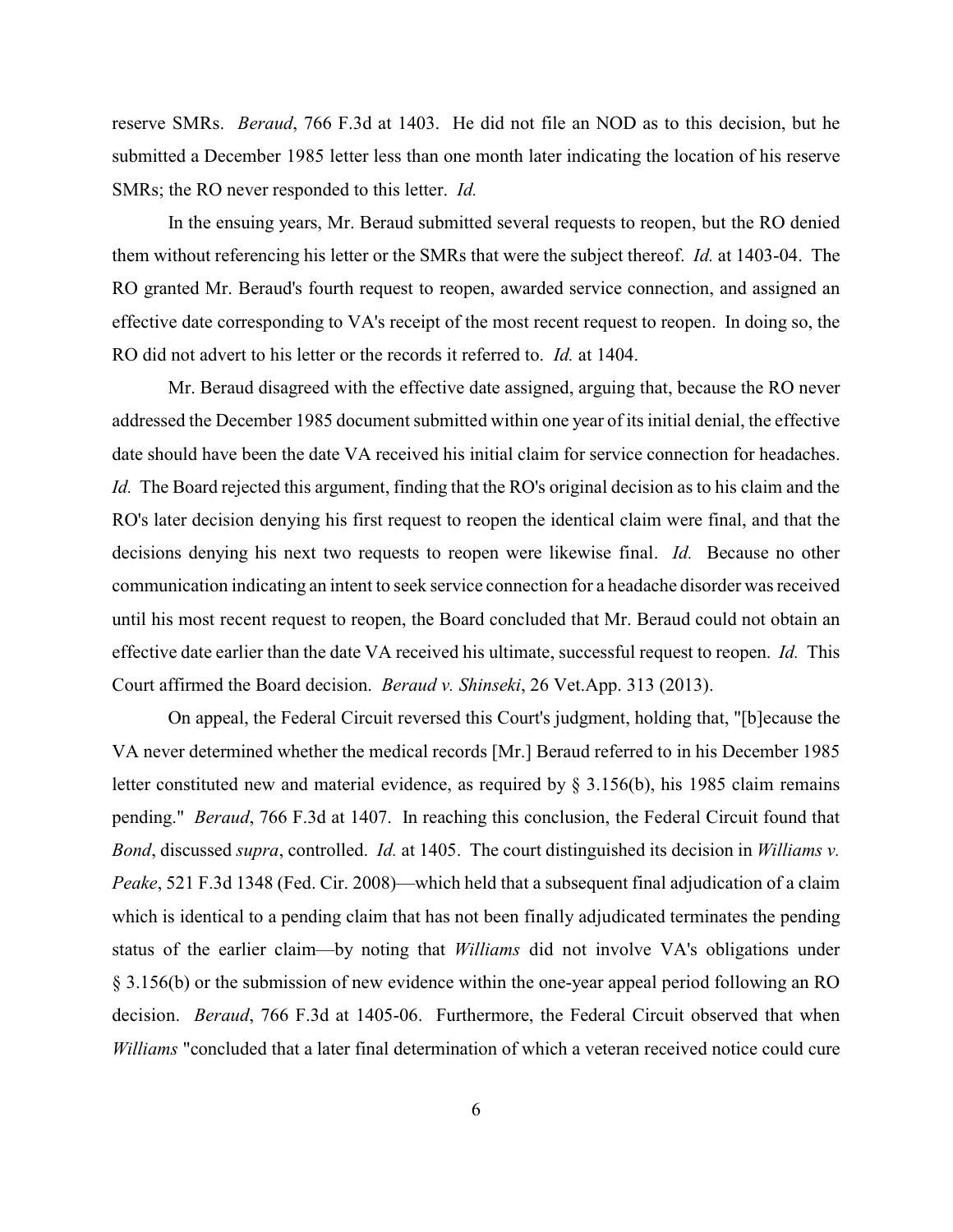the VA's failure to provide notice of an earlier determination, thereby allowing the earlier claim to become final," it "expressly noted that no statute or regulation required a contrary conclusion." *Id.* at 1406. In contrast to the situation in *Williams*, where § 3.156(b) did not apply, in this case § 3.156(b) applies and places VA "under an express regulatory obligation to make a determination regarding the character of the new evidence . . . submitted." *Id.* Thus, the Federal Circuit "decline[d] to extend *Williams*" to the circumstances in *Beraud*. *Id.* at 1406.

The Federal Circuit explicitly rejected the Government's assertion that the initial RO denial of service connection was rendered final because it could be presumed that VA had considered Mr. Beraud's newly submitted evidence in the first decision rendered after that evidence was submitted. Although recognizing that this general presumption applies "where the record before the VA is complete and there is no statutory or regulatory obligation that would be thwarted by application of the presumption," the court stated that it does not apply where there is "no indication that the VA made its required determination under § 3.156(b)." *Id.* at 1407. "To apply the presumption the government urges," the Federal Circuit reasoned in *Beraud*, "would effectively insulate the VA's errors from review whenever it fails to fulfill an obligation, but leaves no firm trace of its dereliction in the record," a practice inconsistent with the tenets of  $\S 3.156(b)$ . Therefore, the Federal Circuit "reaffirm[ed] that, under  $\S 3.156(b)$ , the VA must provide a determination ... directly responsive to the new submission and . . . , until it does so, the claim at issue remains open." *Id.* at 1407.

With respect to Mr. Mitchell's case, we conclude that *Beraud* controls. There is no dispute that Mr. Mitchell submitted additional evidence pertaining to his hearing loss claim within one year of the October 1973 RO decision that denied service connection for hearing loss. Under § 3.156(b), when a claimant submits evidence within the appeal period, the claim remains open until VA provides a determination that explicitly addresses this new submission. *Beraud*, 766 F.3d at 1407. Here, VA neverissued a decision "directlyresponsive" to Mr. Mitchell's December 1973 submission. *Id.* His August 1972 claim, therefore, "remains open." *Id.*; *see Bond*, 659 F.3d at 1369; *Young*, 22 Vet.App. at 466; *see also Muehl v. West*, 13 Vet.App. 159, 161-62 (1999).

Before delving into the specifics of our colleague's dissent, we must respond to a rhetorical device he employs. He attempts to minimize the importance of a § 3.156(b) decision by labeling it "interlocutory." Section 3.156(b) is far more powerful than the dissent acknowledges—it suspends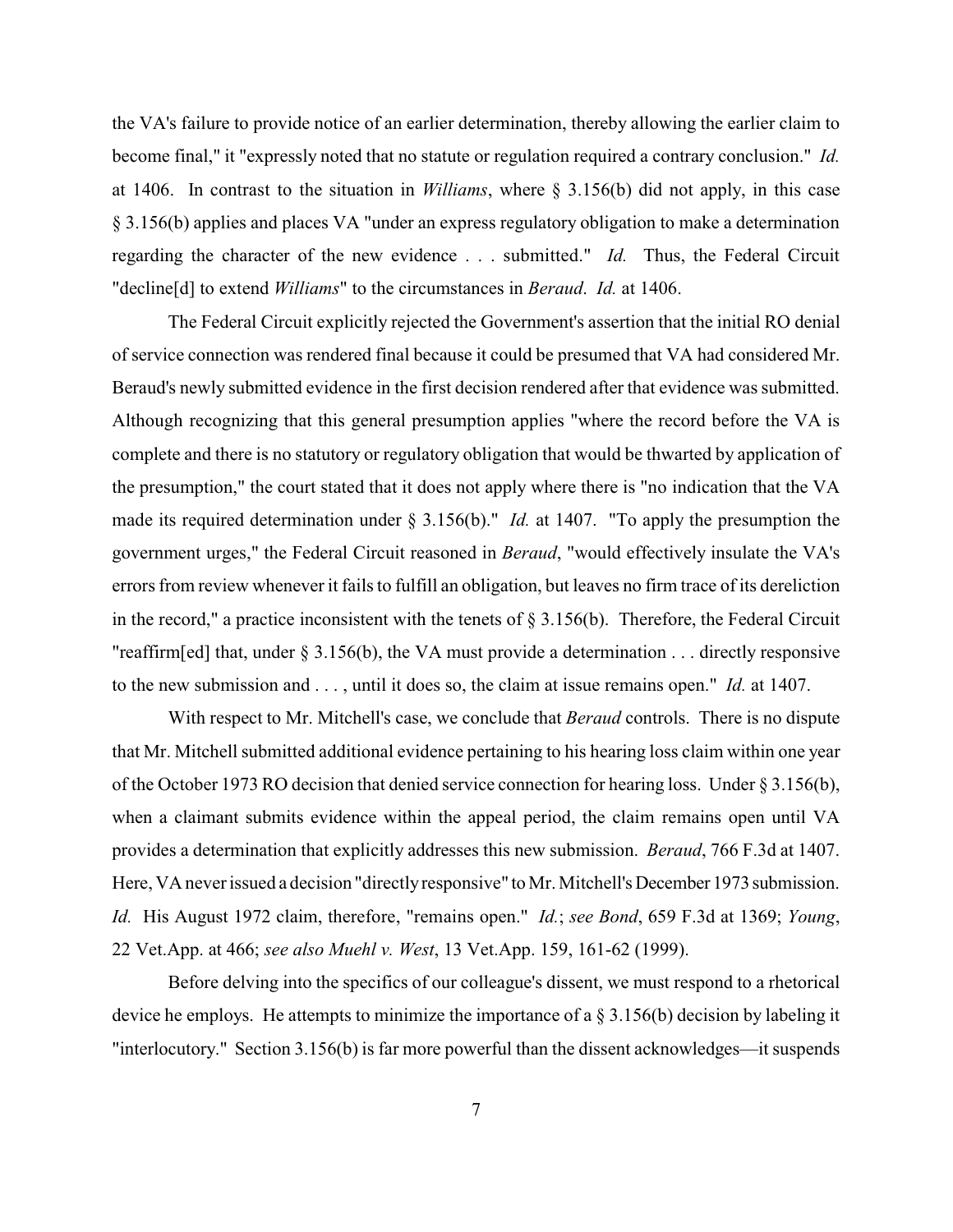finality in the decision to which it applies until VA takes the action required. That is an important right that the Secretaryhas given veterans via regulation. *See Beraud*, 766 F.3d at 1405 (disagreeing with the Secretary's contention that VA's failure to make a  $\S 3.156(b)$  determination does not vitiate the finality of a decision). The required agency decision is not "interlocutory" in the manner that our colleague insinuates; it is a necessary step that the agency must take before a case can proceed or reach finality. *Beraud* instructs that the right created by § 3.156(b) does not evaporate when the agency issues an intervening decision that resolves the claim in question without addressing the evidence that gave rise to the agency's  $\S 3.156(b)$  responsibilities.<sup>6</sup>

Turning to our dissenting colleague's substantive arguments, he first contends that "[t]he only requirement imposed by§ 3.156(b) is that the Board must consider anynew and material information during the administrative-appeals process as having been filed with the underlying claim." *Post* at 14. We agree that the necessary starting point of our analysis is the language of § 3.156(b) itself. But we do not agree with the dissent's implication that we are free to reinterpret § 3.156(b) as though *Beraud* and *Bond* had not been decided. *See Taylor v. Principi*, 17 Vet.App. 148, 149 (2003) (per curiam order) (rejecting arguments contrary to binding Federal Circuit precedent interpreting a regulation). To the extent previous decisions of this Court or the Federal Circuit read the mandates of  $\S 3.156(b)$  differently than the dissent, we note simply that we are not at liberty to disregard those decisions. *See Bethea v. Derwinski*, 2 Vet.App. 252, 254 (1992). Although the dissent is critical of our citations to *Young*, *Charles*, and *Bond*, asserting that we ignore the fact that those cases did not involve claims in which final decisions had been rendered, *post* at 15-16, the dissent misses the point of the citations. *Young*, *Charles*, and *Bond* do not necessarily dictate the outcome in this case—§ 3.156(b) and *Beraud* do—but they are binding precedents that explain the prevailing interpretation of the regulatory text at issue in this case and are undeniably relevant.

Our dissenting colleague's main disagreement is with *Beraud*, which he acknowledges held that, in accordance with  $\S 3.156(b)$ , an underlying claim remains pending, despite the issuance of

Our colleague begins his analysis of *Beraud* with a quotation from a U.S. Supreme Court decision written by <sup>6</sup> Chief Justice John Marshall. *See post* at 16-17 (quoting *Cohens v. Virginia*, 19 U.S. (6 Wheat.) 264, 399 (1821)). We note that Chief Justice Marshall crafted the statement the dissent quotes in response to counsel's attempt to use "some dicta of the Court, in the case of *Marbury v. Madison*" to support his argument. *Cohens*, 19 U.S. at 399. Here, we focus our analysis on the controlling precedential statements the Federal Circuit made in *Beraud*.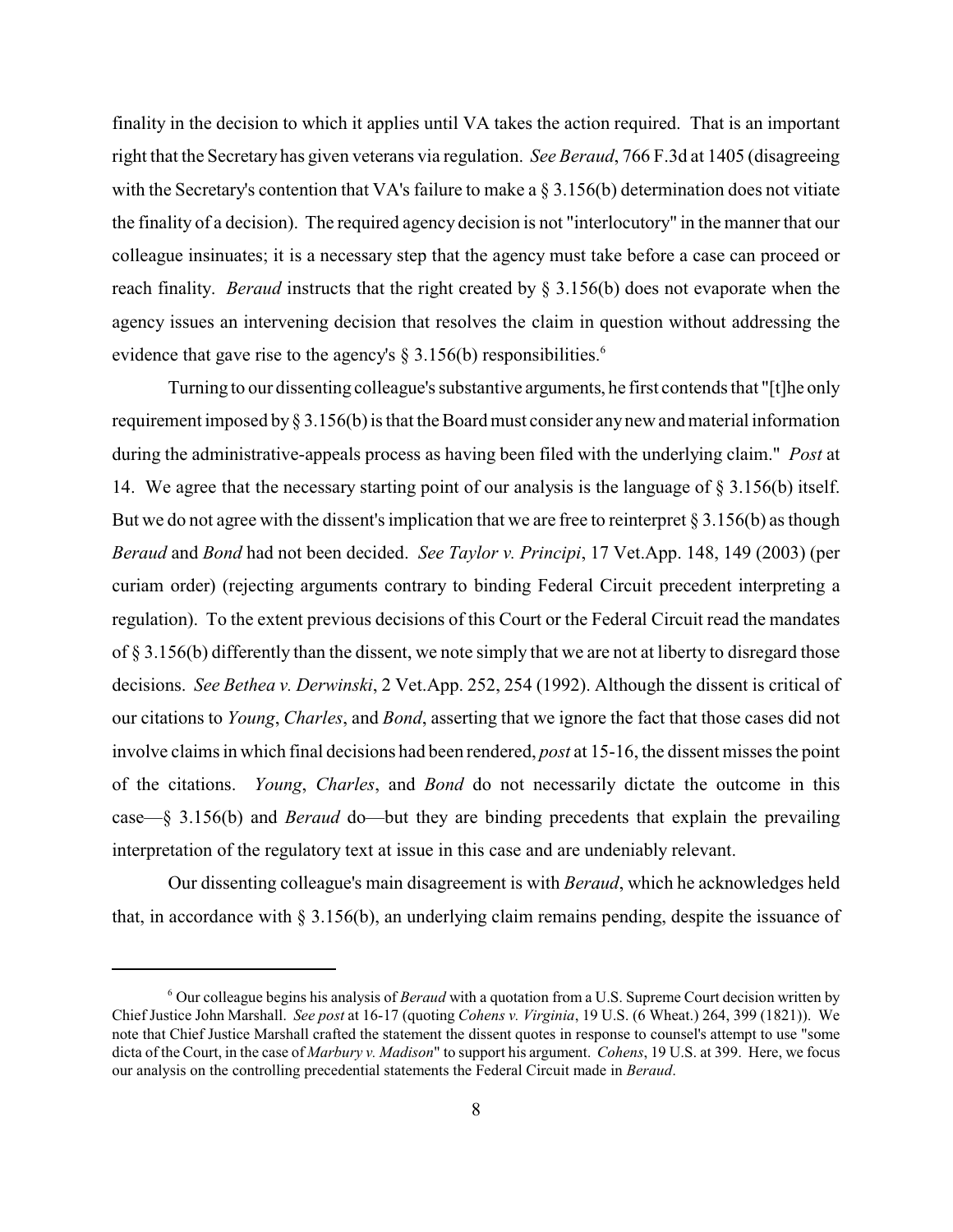a final decision, when the RO does not respond to new and material evidence submitted during the appeal period. *Post* at 16. Notwithstanding the procedural parallel between the two cases, the dissent thinks the crucial distinguishing fact is that, in *Beraud*, the evidence identified by the claimant within the one-year appeal period was not obtained, whereas, in Mr. Mitchell's case, the December 1973 private audiogram showing hearing loss was received within the one-year appeal period. *Post* at 17-18.

Yet, the fact that the records referenced in Mr. Beraud's December 1984 letter were never obtained was not the critical error. The Federal Circuit was absolutely clear that the gravamen of VA's error was that it failed to discharge its duty under  $\S 3.156(b)$  to "provide a determination that is directly responsive to the new submission." *Beraud*, 766 F.3d at 1407; *see also id.* ("Because the VA *never determined whether the medical records Beraud referred to in his December 1985 letter constituted new and material evidence*, as required by § 3.156(b), his 1985 claim remains pending." (emphasis added)). Our dissenting colleague reads much into the Federal Circuit's use of the word "indeed" when it wrote: "Indeed, the dissent [in the Veterans Court] noted that the medical records which the RO said it needed in 1985 'appear to be yet unobtained.'" *See post* at 18 (quoting *Beraud*, 766 F.3d at 1404). But he fails to appreciate that "indeed" is an adverb "used for emphasis, to confirm and amplify a *previous statement*," THE RANDOM HOUSE DICTIONARY OF THE ENGLISH LANGUAGE 970 (2d ed. 1987) (emphasis added), and that the "previous statement" being highlighted was that § 3.156(b) "requires continued pendency of a claim, even where there is a subsequent final denial, if the evidence has not been considered by the adjudicating or appellate body," *Beraud*, 766 F.3d at 1404.

That the critical VA mistake in *Beraud* was VA's failure to address the evidence submitted during the appeal period—rather than the failure to obtain it—is also apparent from the remainder of the Federal Circuit's discussion. Therein, the court explained that the general presumption that the RO considered all relevant evidence could not be indulged because "[t]o apply the presumption . . . would 'effectively insulate the VA's errors from review whenever it fails to fulfill an obligation, but leaves no firm trace of its dereliction in the record." *Beraud*, 766 F.3d at 1407 (quoting *Bond*, 659 F.3d at 1368); *see also id.* at 1406-07 ("[W]e unambiguously reject[ ] that pre-presumption in circumstances, like here, where there is no indication that the VA made its required determination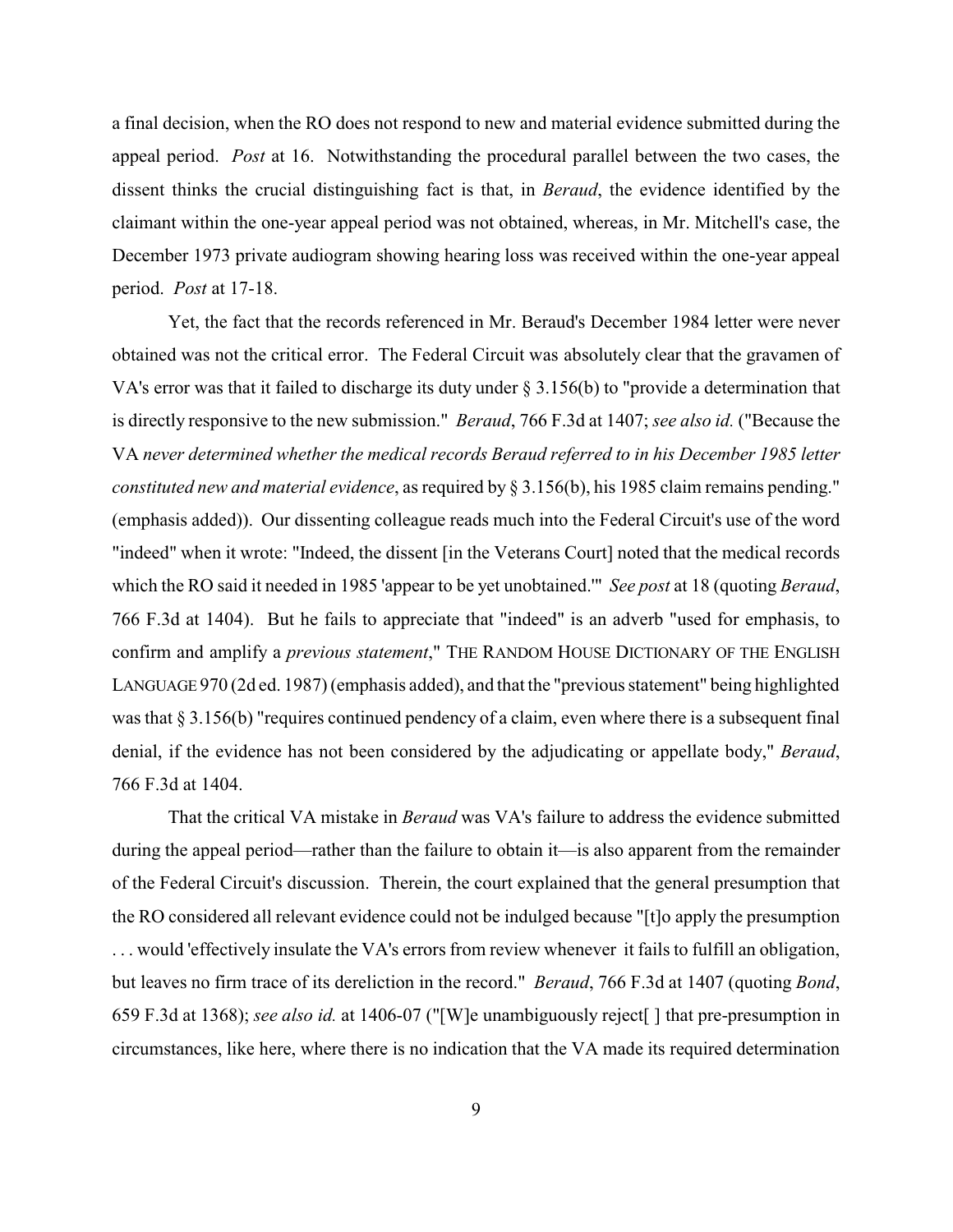under § 3.156(b)."). Were the Federal Circuit's decision to remand in *Beraud* based on the RO's failure to obtain evidence cited during the appeal period, there would have been no need to discuss and reject the general presumption of consideration. The fact that the court did so makes plain that it was VA's failure to explicitly respond to the evidence submitted during the appeal period that violated § 3.156(b).<sup>7</sup>

"[C]oncluding that the fact that the information referenced by Beraud's 1985 letter had never been obtained was the material fact that resulted in the Federal Circuit's majority decision," the dissent maintains, "is the only way to explain why the Federal Circuit reached a conclusion so strikingly different from the then extant case law," namely*Cook v. Principi*, 318 F.3d 1334 (Fed. Cir. 2002) (en banc). *Post* at 18. But any purported tension between *Beraud* and *Cook* stems not from our straightforward reading of *Beraud* but from the dissent's overly rigid reading of *Cook*.

In *Cook*, the Federal Circuit overruled a previous decision and held that the existence of "grave procedural error" does not render a VA decision nonfinal. 318 F.3d at 1348. But the Federal Circuit was also careful to advise that this rule obtains "except as may otherwise be provided by regulations not inconsistent with this title.'" *Cook*, 318 F.3d at 1336 (quoting 38 U.S.C. § 7105(c)). Section 3.156(b), as interpreted by the Federal Circuit and this Court, is a regulation that provides "otherwise," and there is no indication that it is inconsistent with the balance of title 38. *Cf. generally Paralyzed Veterans of Am. v. Sec'y of Veterans Affairs*, 345 F.3d 1334 (Fed. Cir. 2003) (upholding § 3.156 as a valid exercise of VA's rulemaking authority).

Furthermore, the Federal Circuit has explained that *Cook*, which holds that there are onlytwo ways of collaterally challenging *final* RO decisions, is not implicated when VA's contravention of a statute or regulation renders a decision nonfinal. For example, in *AG v. Peake*, the Federal Circuit held that VA's failure to notify the claimant of his right to appeal an RO decision prevented that

<sup>&</sup>lt;sup>7</sup> We further note that, even as a general matter, the presumption that "all evidence contained in the record at the time of the RO's determination of the service connection must be presumed to have been reviewed by the [RO]" is not absolute but rebuttable by "specific evidence indicating otherwise." *Gonzales v. West*, 218 F.3d 1378, 1381 (Fed. Cir. 2000). In the present case there is specific evidence indicating that the RO never considered the December 1973 audiogram. The September 2003, June 2007, and July 2008 RO decisions, as do all rating decisions, listed the evidence considered and indubitably did not cite the December 1973 audiogram. R. at 86, 275, 301 (listing only SMRs, VA letters, and other statements from the veteran and his spouse). Given the affirmative absence of the December 1973 audiogram from the lists of evidence in these RO decisions, the Court is persuaded that, even if the general presumption in *Gonzales* were applicable here, the "specific evidence" exception would be applicable to rebut the presumption.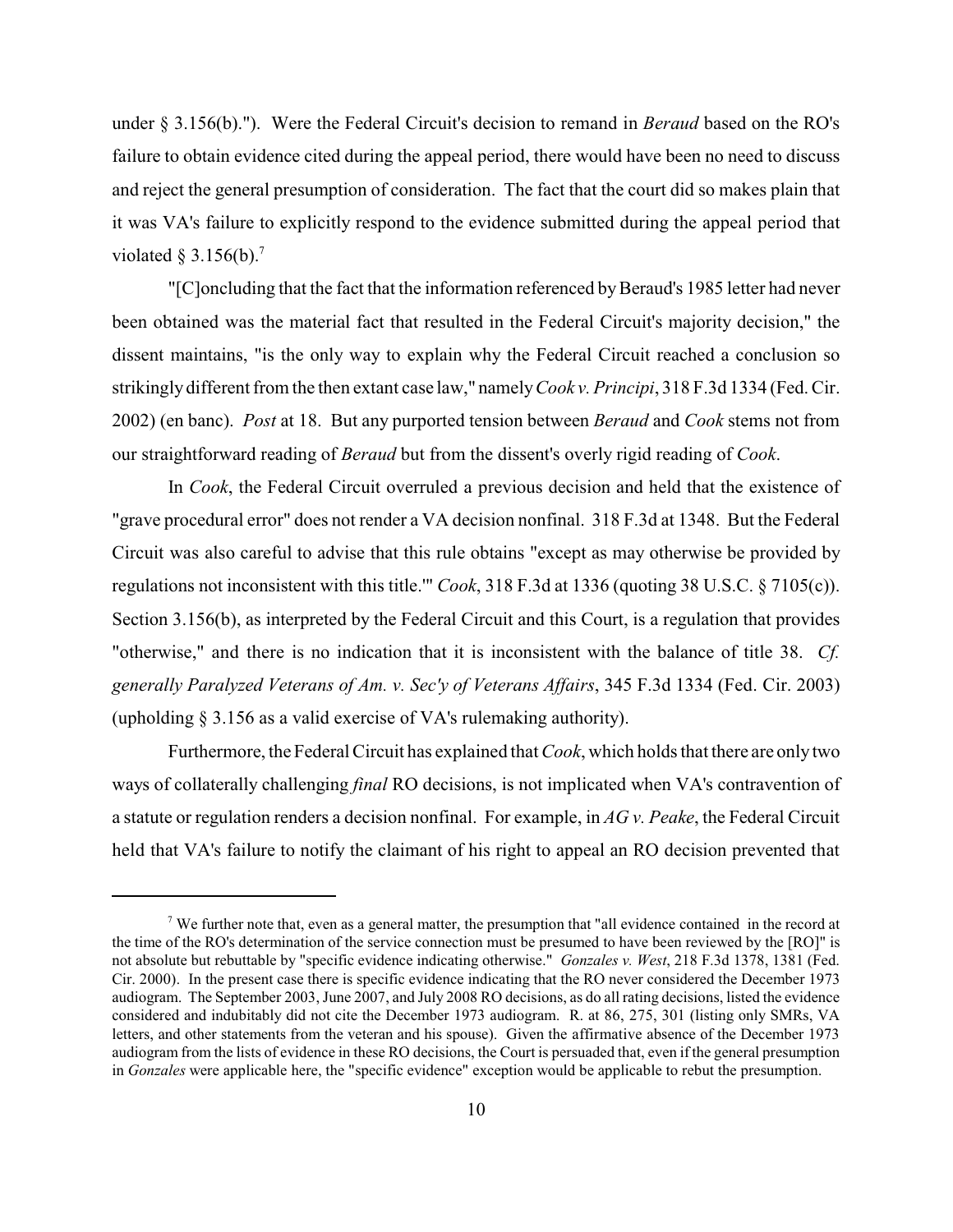decision from becoming final. 536 F.3d 1306, 1310 (Fed. Cir. 2008) (citing 38 U.S.C. § 5104 and 38 C.F.R. § 3.103(b) (both mandating that VA must provide to a claimant notice of any decision affecting the provision of benefits or granting relief, accompanied by an explanation of the procedures to initiate an appeal)). "[T]he instant case does not implicate *Cook v. Principi*, which discussed the two exceptions to the rule that final determinations cannot be challenged," the Federal Circuit concluded, because "[h]ere, the challenged decision never became final, and thus AG need not [have] prove[d] that his claim fit one of the statutory exceptions noted in *Cook*." *Id.* at 1310 n.8.

In like fashion, we held in *Young v. Shinseki* that "[w]hen VA fails to consider new and material evidence submitted within the one-year appeal period pursuant to  $\S 3.156(b)$ , and that evidence establishes entitlement to the benefit sought, the underlying RO decision does not become final." 22 Vet.App. at 466. In *Young*, this Court explained that holding otherwise would be inimical to § 3.156(b)'s purpose of "provid[ing] a claimant-friendly effective date rule for awards based on evidence received while a claim is on appeal or before the appeal period expires" by "creat[ing] the possibility that VA, by not considering evidence submitted during the one-year appeal period following the RO decision and simply waiting for the RO decision to become final, [could] deprive [an] appellant of the earlier effective date" authorized by § 3.156(b). *Id.* at 469. The *Young* majority did not share the view of the concurring judge in that case that its reading of § 3.156(b) conflicted with *Cook*. *Cf. id.* at 472-74 (Lance, J., concurring).

In any event, notwithstanding the dissent's erroneous reading of *Beraud*, we do not see any way in which the Federal Circuit could have reached the disposition it did in that case if its understanding of *Cook* aligned with that of our dissenting colleague. Although the Federal Circuit in *Beraud* did not cite *Cook*, the most logical and obvious reason for this was the Federal Circuit's determination that the *Cook* rule was not relevant to the consideration of finality in light of VA's transgression of § 3.156(b). In sum, *Cook* is not in conflict with the precedent of this Court or the Federal Circuit, both of which have held that  $\S 3.156(b)$  is an exception to the rule of finality. *Beraud*, 766 F.3d at 1404; *Bond*, 659 F.3d at 1367; *Young*, 22 Vet.App. at 466; *see also AG*, 536 F.3d 1310 n.8.

At bottom, the dissent is based on its author's belief that *Beraud* was wrongly decided by the Federal Circuit. Witness, for example, his continued emphasis on the facts that Mr. Mitchell could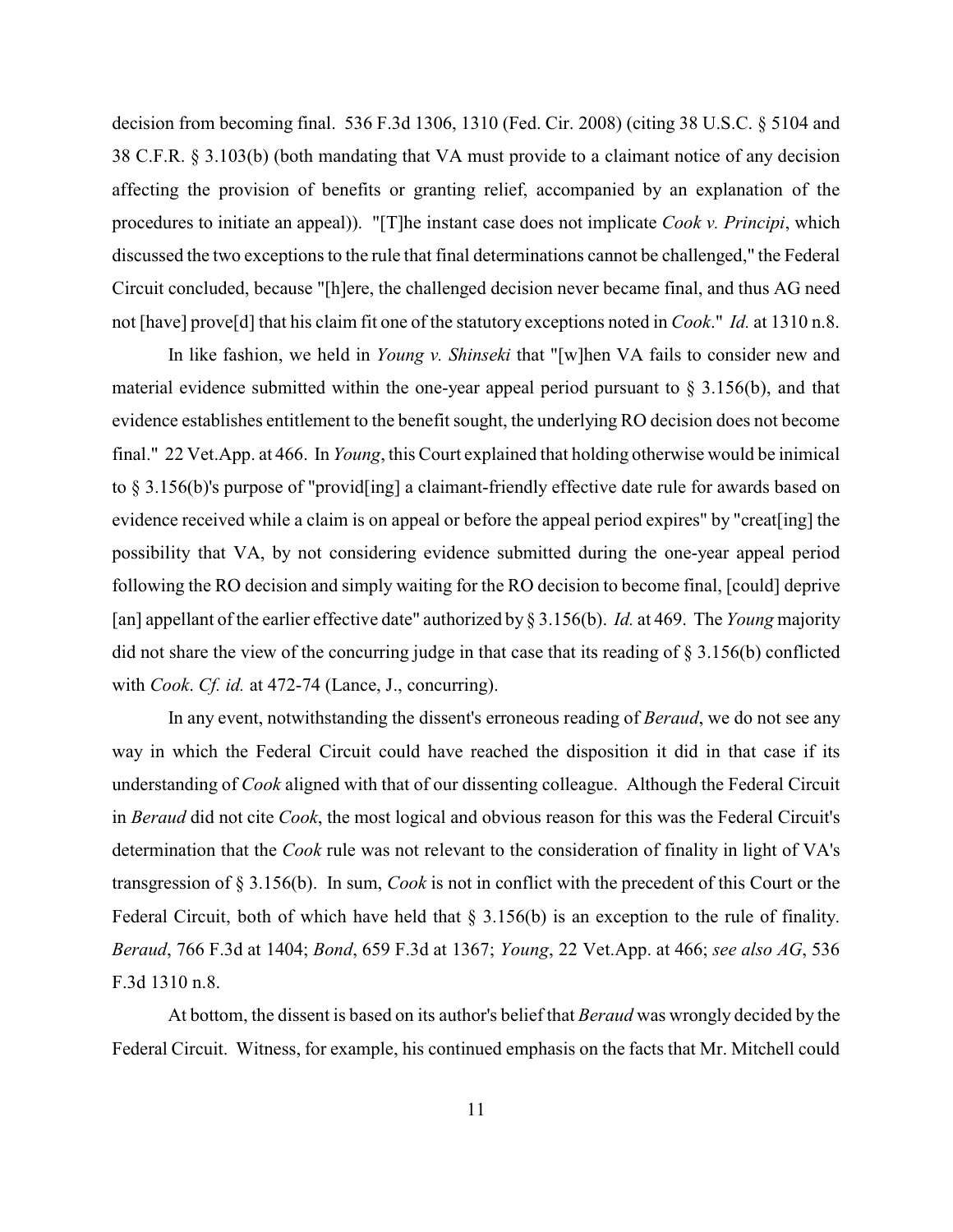have appealed the September 2003 decision, challenged its determination that new and material evidence had not been submitted, and raised the fact that VA never responded to the December 1973 audiogram, but failed to do so, *post* at 19, even though the Federal Circuit explicitly rejected almost identical objections in *Beraud*, *see* 766 F.3d at 1406 n.1. Predicated on the—as we have explained—unnecessary belief that *Beraud* and *Cook* are in conflict, our dissenting colleague calls upon the Federal Circuit to take this case en banc and overrule *Beraud*. *Post* at 20. This case, however, must be decided on the law as we find it, not on the law as we would devise it. *See United States v. Microsoft Corp.*, 253 F.3d 34, 118 (D.C. Cir. 2001) (en banc) (per curiam) ("Appellate decisions command compliance, not agreement."). We note that the Secretary filed a petition for rehearing en banc in *Beraud*, and, on April 16, 2015, the Federal Circuit issued a per curiam order denying that petition. *Beraud*'s interpretation of § 3.156(b) is controlling here and requires remand.

Accordingly, because the RO's September 2003 denial of service connection for a hearing loss disability did not render the October 1973 decision final, *see Beraud*, 766 F.3d at 1406 n.1, the Court will reverse the Board's finding to the contrary, *see Deloach v. Shinseki*, 704 F.3d 1370, 1380 (Fed. Cir. 2013) (explaining that reversal is appropriate "where the Board has performed the necessary factfinding and explicitly weighed the evidence" and this Court, based "on the entire evidence, . . . is left with the definite and firm conviction that a mistake has been committed"); *Brokowski v. Shinseki*, 23 Vet.App. 79, 85 (2009) (noting that the Court reviews the Board's finding that a claim is not pending for clear error).

Further, the Court will remand the matter to the Board to provide a determination directly responsive to Mr. Mitchell's December 1973 submission and assign an effective date consistent with 38 U.S.C. § 5110(a) and 38 C.F.R. § 3.400(q). *See Young*, 22 Vet.App. at 469 (remanding for the Board to make the threshold determination required by  $\S 3.156(b)$  and to assign an appropriate effective date); *see also Shade v. Shinseki*, 24 Vet.App. 110, 117 (2010), explaining that § 3.156(a)'s requirement that evidence raise a reasonable possibility of substantiating the claim "does not create a third element for new and material evidence," but rather "suggests a standard that would require reopening if newly submitted evidence, combined with VA assistance and considering the other evidence of record, raises a reasonable possibility of substantiating the claim"); *id.* at 121 (clarifying that the language of § 3.156(a) "does not require new and material evidence as to each previously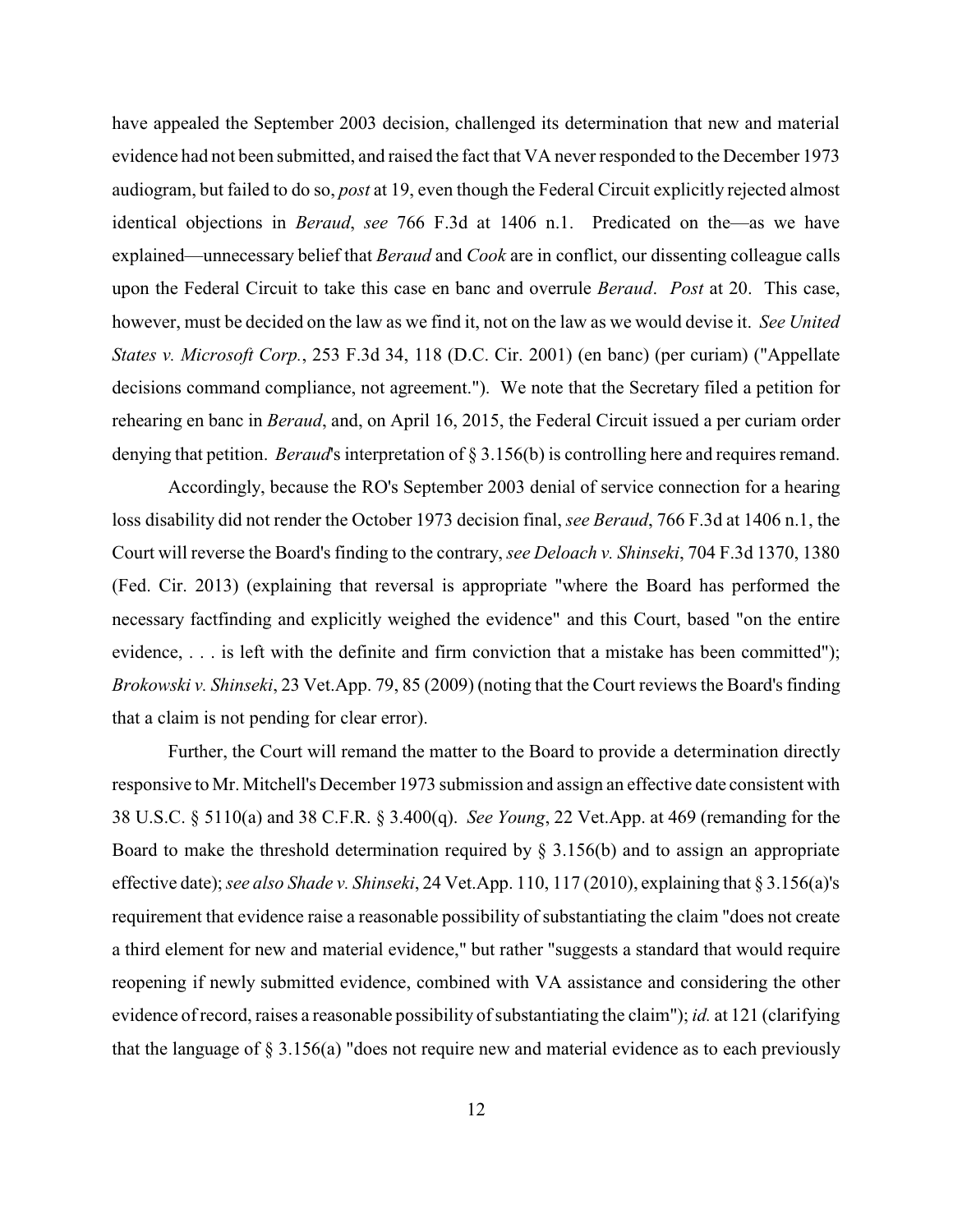unproven element of a claim"; instead, it compels reopening whenever a claimant submits new and material evidence "as to an unestablished fact from the previously denied claim").

On remand, Mr. Mitchell is free to present any additional arguments and evidence to the Board in accordance with *Kutscherousky v. West*, 12 Vet.App. 369, 372-73 (1999) (per curiam order). *See Kay v. Principi*, 16 Vet.App. 529, 534 (2002). The Court reminds the Board that "[a] remand is meant to entail a critical examination of the justification for [the Board's] decision," *Fletcher v. Derwinski*, 1 Vet.App. 394, 397 (1991), and must be performed in an expeditious manner in accordance with 38 U.S.C. § 7112.

## **III. CONCLUSION**

After consideration of the parties' briefs, the record on appeal, and the governing statutes, regulations, and case law—especially the Federal Circuit's *Beraud* decision—the Board's January 7, 2013, finding that the October 1973 rating decision denying Mr. Mitchell's August 1972 claim for service connection for a hearing loss disability was rendered final by the RO's subsequent September 2003 denial of that claim is REVERSED. The portion of the Board decision denying an effective date earlier than February 22, 2007, for the grant of service connection for a hearing loss on that basis is SET ASIDE and that matter is REMANDED for additional development and readjudication consistent with this decision. Finally, the veteran's appeal of the Board's disposition of his claim for an earlier effective date for entitlement to disability benefits for tinnitus is DISMISSED.

KASOLD, *Judge*, dissenting: The question before the Court involves the scope of 38 C.F.R. § 3.156(b) and *Beraud*, and whether the failure of the Secretary to render an essentially interlocutory, $\sin$  non-merits determination causes a claim to remain open – even after a final decision ultimately is rendered on the merits of the claim – until the Secretary renders the interlocutory determination.

 $^8$ BLACK'S LAW DICTIONARY 889 (9th ed. 2009) (defining "interlocutory" as a decision that does "not constitut[e] a final resolution of the whole controversy"). Although the majority describe my noting that a  $\S$  3.156 determination is an interlocutory determination as a "rhetorical device" employed to "minimize the importance" of the determination, *ante* at 7, they wholly fail to discern my intent, which is simply to describe exactly what such a determination is so that the failure to render such a determination might be properly examined. Significantly, the majority neither dispute the term's application here nor explain why using accurate terminology affects the importance of the decision.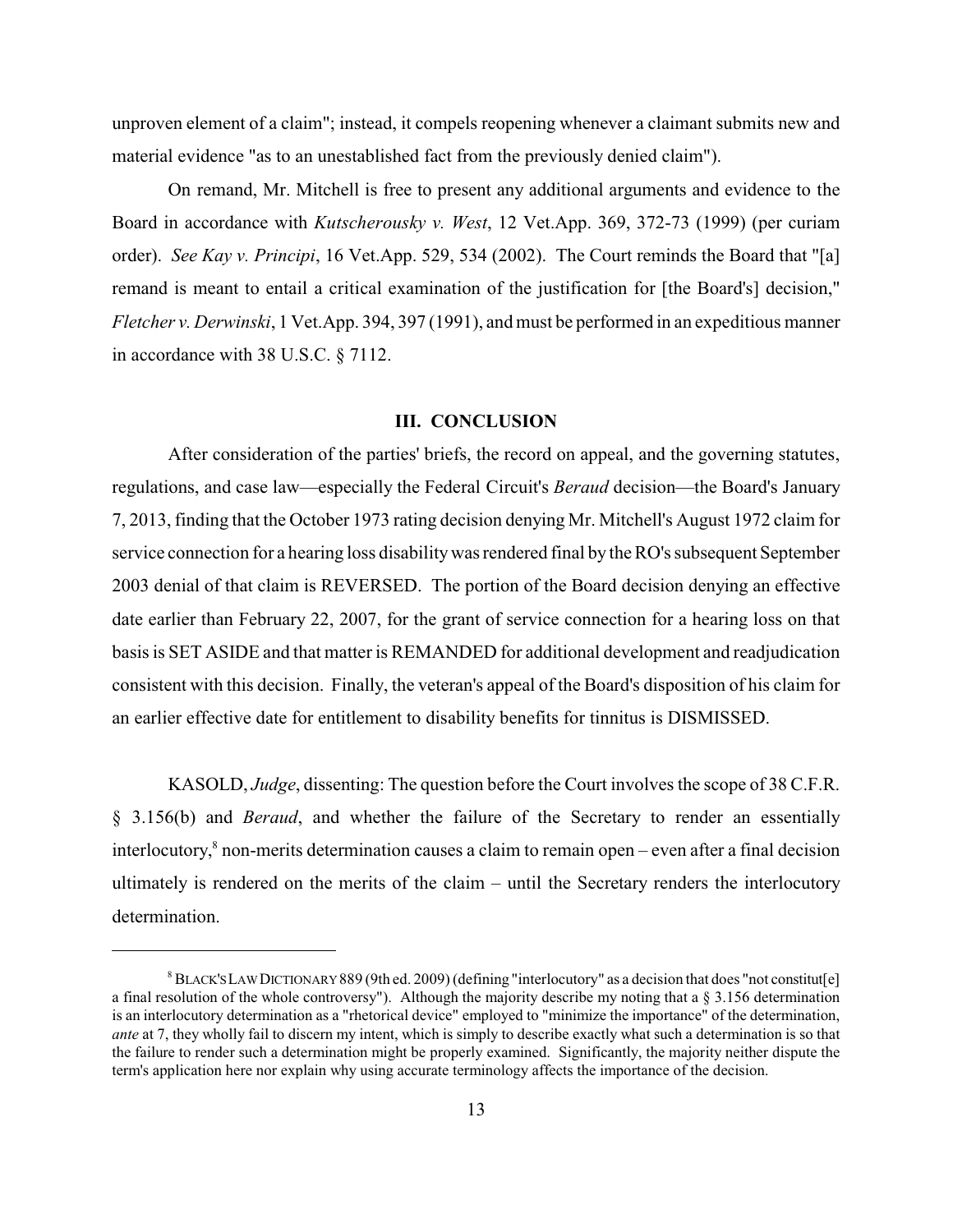In addition to *Beraud*, the majority cite *Young*, 22 Vet.App. 461 (2009), *Charles*, 587 F.3d 1318 (Fed. Cir. 2009), and *Bond*, 659 F.3d 1362 (Fed. Cir. 2011), in support of their holding today that a claim remains open – regardless of notification to a claimant that his claim is denied and notice how to appeal such decision – until a formal determination in accordance with  $\S 3.156(b)$  has been made on whether information submitted by a claimant during the administrative-appeal process constitutes new and material evidence that is deemed to have been filed with the underlying claim. Such a holding, however, ignores the fact that the  $\S 3.156(b)$  determination is an interlocutory determination as opposed to a final decision on a claim. Neither case law nor common sense support the concept that a claim remains indefinitely open – with all subsequent decisions on the merits of the claim essentially rendered null and void, even after the claimant was provided notice that a final decision had been rendered and notice how to appeal – until such an interlocutory, non-merits determination is rendered.

Indeed, the error in today's holding is apparent when one considers that it means a final decision on a claim affirmed by this Court, the Federal Circuit, and even the Supreme Court, would not close out an earlier claim for the same benefits if the Secretary had not rendered an interlocutory determination explicitlystating whether evidence submitted within the administrative-appeal period of the earlier claim was new and material. Such a broad concept not only is not supported by case law, it also violates the Federal Circuit's en banc holding in *Cook v. Principi*, 318 F.3d 1334, 1341 (Fed. Cir. 2002) (en banc) that even grave procedural errors are not an exception to finality.

# *Scope of § 3.156(b)*

The only requirement imposed by  $\S 3.156(b)$  is that the Board must consider any new and material information submitted during the administrative-appeals process as having been filed with the underlying claim. 38 C.F.R.  $\S 3.156(b)$  (2015). Specifically,  $\S 3.156(b)$  states:

> (b) Pending claim. New and material evidence received prior to the expiration of the appeal period, or prior to the appellate decision if a timely appeal has been filed (including evidence received prior to an appellate decision and referred to the agency of original jurisdiction by the Board of Veterans Appeals without consideration in that decision in accordance with the provisions of  $\S 20.1304(b)(1)$  of this chapter), *will be considered as having been filed in connection with the claim which was pending at the beginning of the appeal period*.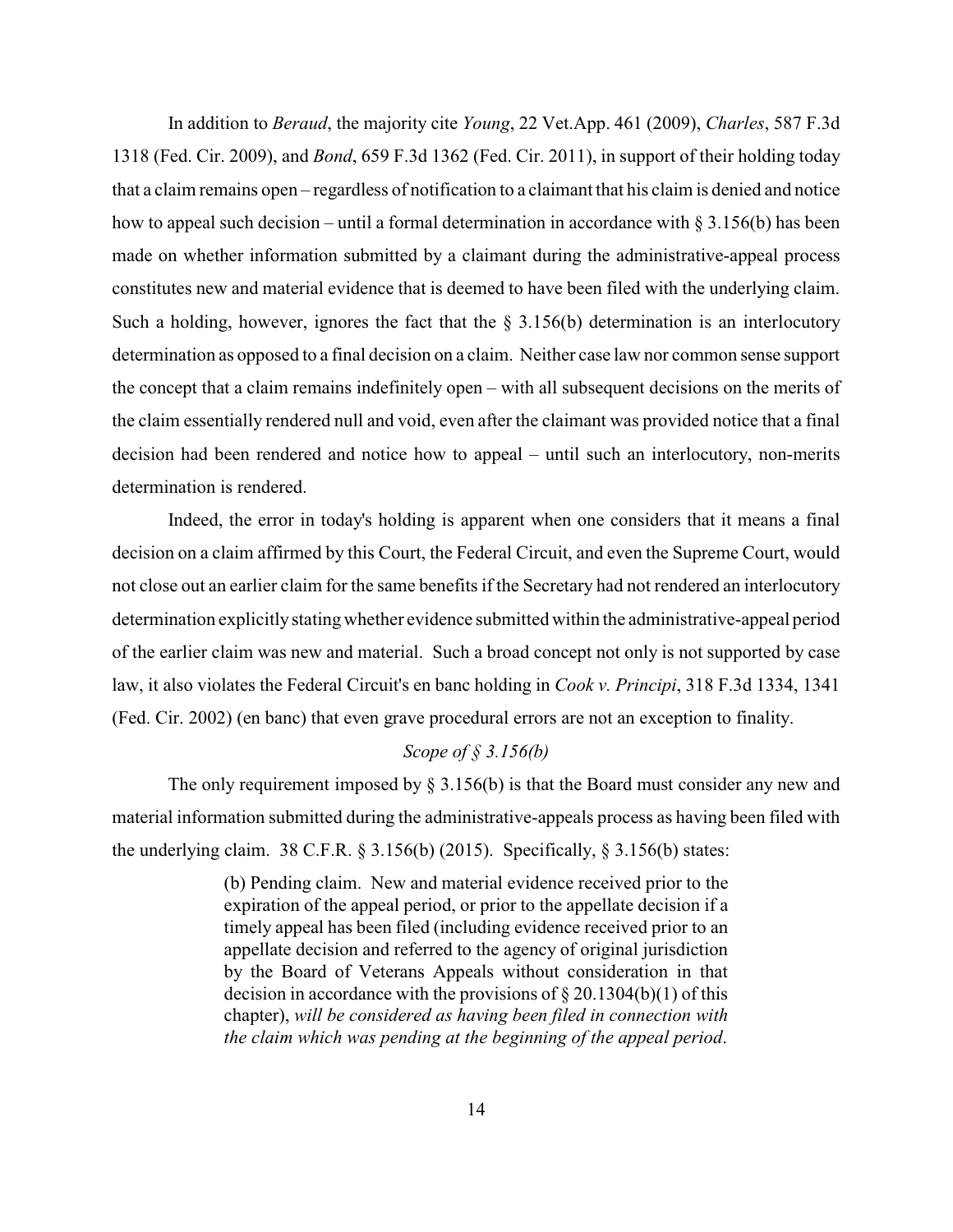*Id.* (emphasis added).

Succinctly stated, the regulation requires interlocutory consideration of whether evidence submitted during an administrative-appeal period is new and material and to be deemed filed with the underlying claim.

## *Young, Charles, and Bond*

In citing *Young, Charles,* and *Bond* collectively in support of the majority's holding that a claim remains open until there is an explicit determination on whether information submitted during the administrative-appeals process is new and material and deemed submitted with the underlying claim, the majority err by ignoring the importance of the fact that each of the cited cases involved a claim on appeal that did not have a final decision.<sup>9</sup>

For example, *Young* involved a 1995 claim that was denied in a 1996 regional office (RO) decision. The claimant submitted additional information within the administrative-appeal period. The RO and Board viewed that information as a claim for increased benefits and that claim was the subject of several interim decisions. The case came before the Court to address, inter alia, the effective date of benefits for the so-called increased-rating claim. The Court remanded the matter because the Board decision rejected an earlier effective date without considering (1) whether the material submitted within the administrative-appeal period was new and material, or  $(2)$  whether the evidence might support an effective date as of the date of the original and underlying 1995 claim. Succinctly stated, no final decision on the merits of the underlying claim had ever been rendered such that all issues remained subject to dispute.

Similarly, *Charles* involved an original claim for disability benefits filed in 1980 that was decided that same year. The claim remained pending because the claimant submitted additional information within the administrative-appeal period and the Secretary took no action. The claimant submitted another claim in 1982, which was treated as a claim to reopen and ultimately deemed abandoned, and the claimant filed yet another claim to reopen in 1991 which resulted in an award

<sup>&</sup>lt;sup>9</sup> Although the majority state that the factual differences between the case on appeal and the cases they cite are not relevant because the cited cases are only used to explain controlling interpretations of § 3.156(b), the factual differences are germane because the statements must be read within their factual context. *See Cohens* and *Lasovick*, both *infra*.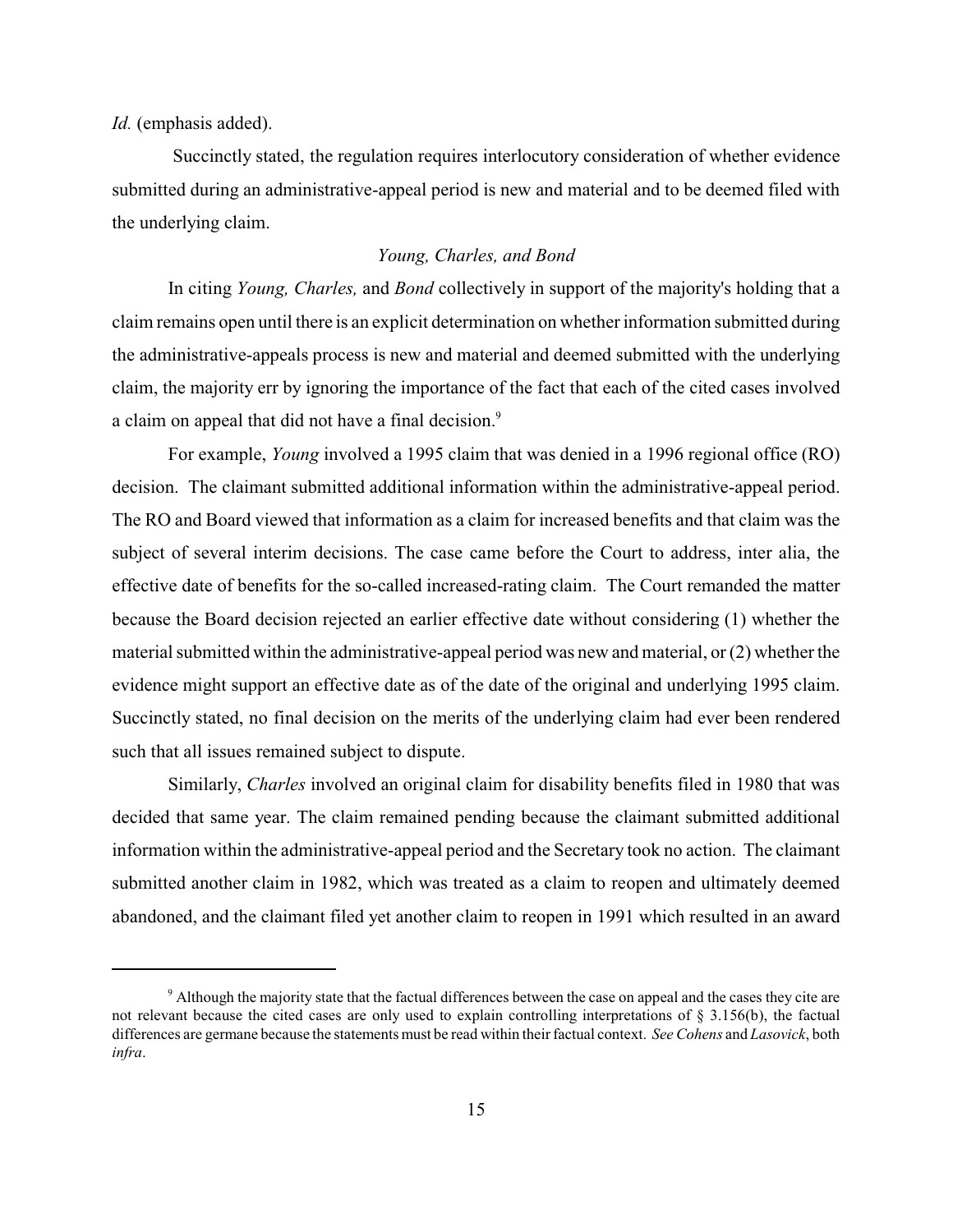of benefits with an effective date as of the date of the 1991 claim to reopen. The claimant appealed the effective date, and this Court affirmed on the view that the 1982 claim became final by virtue of the abandonment, which ended the pending status of the 1980 claim. The Federal Circuit noted that the abandonment of a claim provided no notice to a claimant that his claim had been denied and therefore could not serve to close any earlier, pending claims for the same benefits. Thus, an effective date back to the underlying and original 1980 claim remained a viable issue because there was no final decision closing it out; the only other claim, the one filed in 1991, could not be final because it was on appeal before the Federal Circuit. Succinctly stated, there was no final decision closing out the 1980 claim.

Likewise, *Bond* involved a claim filed in 1996 that was decided in a 1997 RO decision. The claimant filed additional information within the administrative-appeal period, which the RO treated as an increased rating claim and denied in 1998. The claimant timely appealed the 1998 RO decision, and that was the claim that was before the Federal Circuit; thus, none of the issues relating to the 1998 claim were final. The Federal Circuit held that the RO's treatment of the additional information as an increased rating claim did not satisfy  $\S 3.156(b)$ , which requires new and material evidence to be considered as filed with the underlying claim. Because no determination had been made regarding whether the submitted information was new and material, the underlying 1996 claim remained open, and the matter was remanded for further adjudication of the proper effective date.

Each of these cases involved the failure of the Secretary and the Board to properly consider a claimant's submission of evidence after a RO decision and during the administrative-appeal period. None of these cases involved a final decision on the underlying claim for which notice of finality and how to appeal had been provided to the claimant.

Only *Beraud* involved a final decision for which notice of finality and how to appeal had been provided to the claimant and a holding that such a final decision nevertheless left the underlying claim in an unadjudicated state because the interlocutory decision of whether evidence submitted during the administrative-appeal period was new and material had not been made. But, *Beraud* is distinguishable on its facts.

#### *The Scope and Application of Beraud*

Every decision must be read in the context of its facts. As Chief Justice Marshall stated: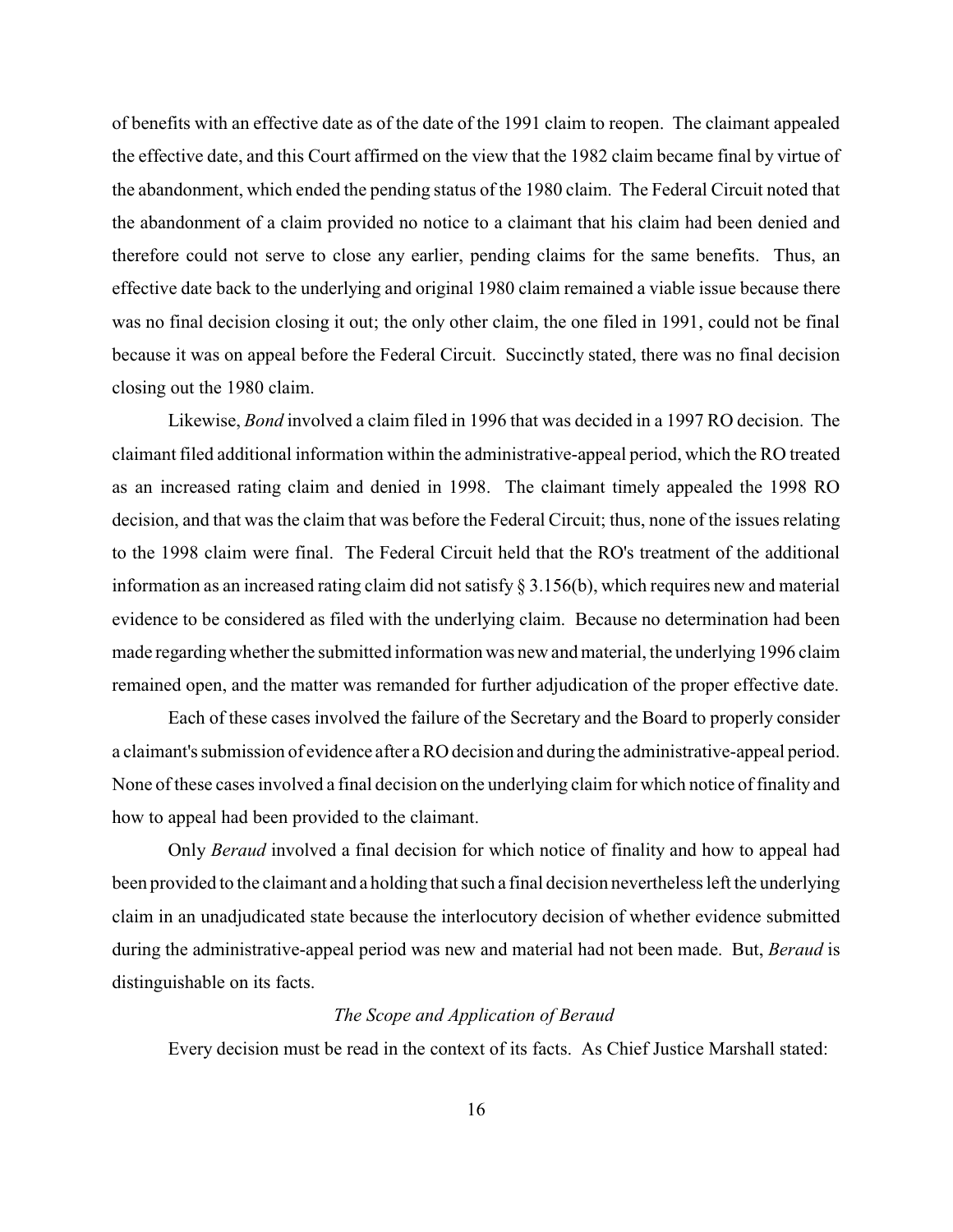It is a maxim not to be disregarded, that general expressions, in every opinion, are to be taken in connection with the case in which those expressions are used. If they go beyond the case, they may be respected, but ought not to control the judgment in a subsequent suit when the very point is presented for decision. The reason of this maxim is obvious. The question actually before the Court is investigated with care, and considered in its full extent. Other principles which may serve to illustrate it, are considered in their relation to the case decided, but their possible bearing on all other cases is seldom completely investigated.

*Cohens v. Virginia*, 19 U.S. (6 Wheat.) 264, 399 (1821); *see also Lasovick v. Brown*, 6 Vet.App. 141, 149 (1994) (recognizing that language quoted from a particular opinion, "although universal in scope, does not constitute binding precedent beyond the facts there before the Court"). Applying this principle, *Beraud* does not control the outcome in this case.

*Beraud* involved a 1985 claim that was denied that same year. During the administrativeappeal period, the claimant submitted additional information regarding the location of more service medical records. The RO never replied. Beraud filed claims to reopen in 1992 and 2002 that were denied because he had not submitted new and material evidence. He did not appeal those decisions. He filed another claim in 2004 and submitted a medical opinion tying his disability to service that resulted in the award of benefits. He sought an effective date back to the date of his 1985 claim, but an earlier date was denied because his 1985 claim had become final by virtue of the denial of his 1992 claim to reopen. The Federal Circuit focused on § 3.156(b) and noted that the regulation, as interpreted by *Bond*, required a decision that directly responded to whether the information submitted within the administrative-appeal period was new and material. Noting that the information identified by Beraud during the administrative appeal period associated with his 1985 claim had never been obtained and that no decision had ever been rendered on whether it was new and material, the Federal Circuit concluded that the later decisions did not close out the 1985 claim and the claim therefore remained open.

Although my colleagues in the majority downplay the significance of the fact that the information identified byBeraud had never been obtained, the Federal Circuit essentiallyhighlighted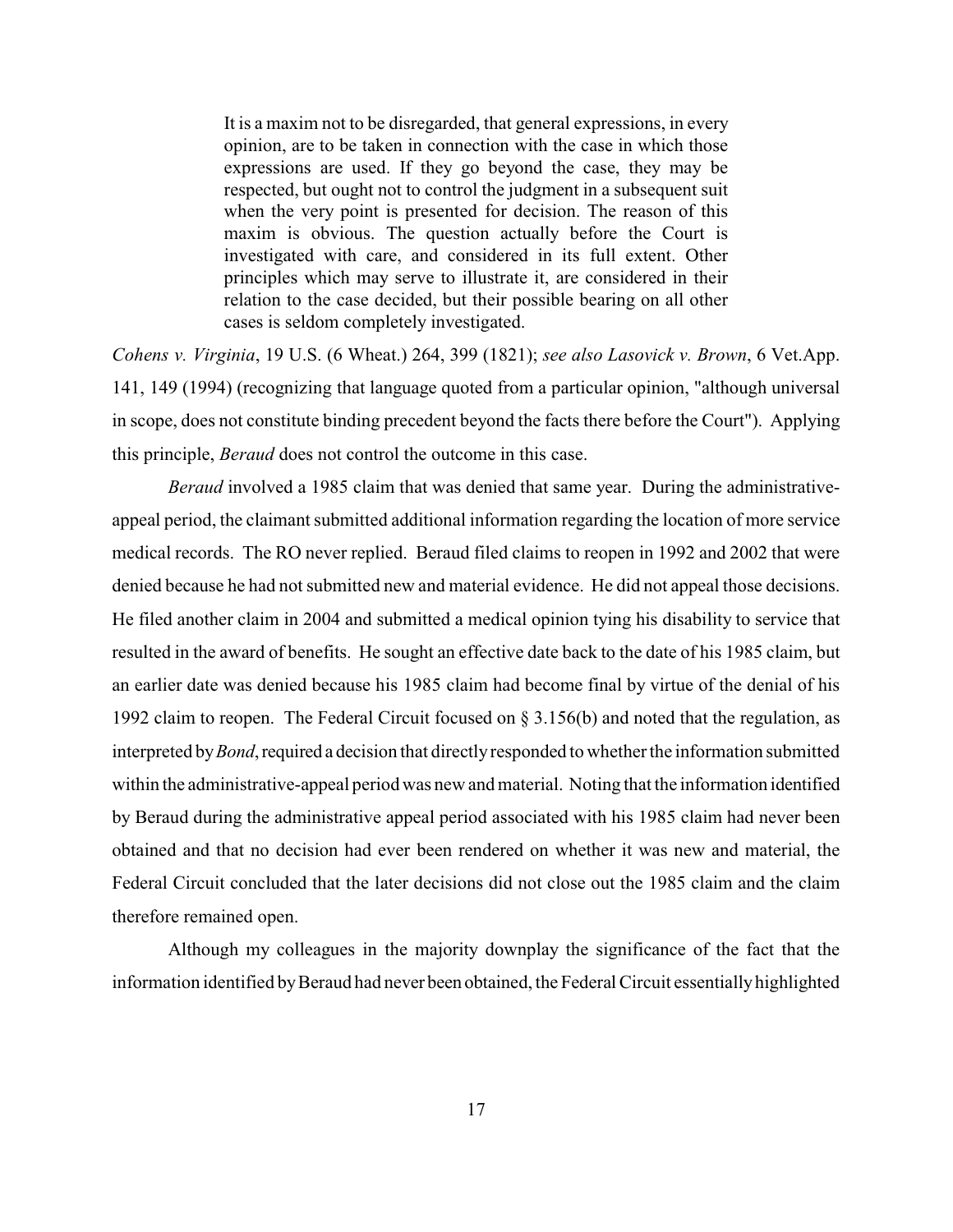this fact by introducing this failure with the telling word "Indeed."<sup>10</sup> See Beraud, 766 F.3d at 1404 ("Indeed, the dissent noted that the medical records which the RO said it needed in 1985 'appear to be yet unobtained.'" (quoting *Beraud v. Shinseki*, 26 Vet.App. 313, 322 ((2013) (Bartley, J., dissenting)). The Federal Circuit noted this fact again in its discussion surrounding the inapplicability of the presumption of regularity in that case because the presumption would involve consideration of "records [VA] never obtained." *Id*. at 1407. And, this fact was again noted in a footnote when the Federal Circuit observed that nothing in the 1990 RO decision informed the claimant that the "*missing* service medical records were ever considered for any purpose." *Beraud*, 766 F.3d at 1406 n.1 (emphasis added).

Indeed, concluding that the fact that the information referenced by Beraud's 1985 letter had never been obtained was the material fact that resulted in the Federal Circuit's majority decision, is the only way to explain why the Federal Circuit reached a conclusion so strikingly different from the then extant case law. *See Cook v. Principi*, 318 F.3d 1334, 1341 (Fed. Cir. 2002) (en banc) (holding that grave procedural errors are not an exception to finality);<sup>11</sup> compare Beraud, 766 F.3d at 1407 (holding that a claim remained open for failure to render a decision regarding whether new and material evidence had been submitted even when there were subsequent decisions on the same claim

<sup>&</sup>lt;sup>10</sup> I do not dispute the majority's view that the Federal Circuit was "absolutely clear" that *Beraud*'s error was not providing a § 3.156 determination. In Mr. Mitchell's case, it certainly was error for the 1973 RO not to provide the required § 3.156 interlocutory determination, and that error kept the RO decision from becoming final. But that error could have been raised in the processing of Mr. Mitchell's 1999 claim to reopen, with the right to appeal an adverse decision, and when that claim became final, it rendered the RO decision final too. *See supra* at 15-16 (discussing *Young*, *Charles*, and *Bond*). As discussed in the text of my dissent, to hold otherwise expands *Beraud* beyond its facts and runs afoul of *Cook.*

 $^{11}$  Despite the majority's position that *Cook* and *Beraud* are not in conflict because *Cook* permits regulatory exceptions to finality and *Beraud* recognized § 3.156 as an exception, *Beraud* does not mention *Cook* or otherwise address its holding that grave procedural errors do not vitiate finality. Although the majority's view is possible – that the *Beraud* panel considered *Cook* – it surely is an overstatement to state that "the most logical and obvious explanation" for *Beraud*''s silence on *Cook* is that the Federal Circuit determined that *Cook* was not relevant. *Ante* at 11. I submit the panel would have discussed *Cook* and grave procedural error had the parties argued and the panel considered it, and I further suggest that the failure to discuss *Cook* and finality is more logically attributed to the failure of the parties to raise the issue. *See ICC Industries, Inc. v. United States*, 812 F.2d 694, 698 n.4 (Fed. Cir. 1987) (declining to address an issue that was not raised by the parties); *cf. Pederson v. McDonald*, 27 Vet.App. 276, 281-86 (2015) (en banc) (noting that this Court, like others, will generally not address an issue not raised by the appellant in an opening brief); *compare ante* at 11 (noting that the Federal Circuit explicitly explained why*Cook* was not applicable in another case). Moreover, no case, not even *Beraud*, holds that the failure to render a § 3.156(b) interlocutory determination precludes finality in all cases.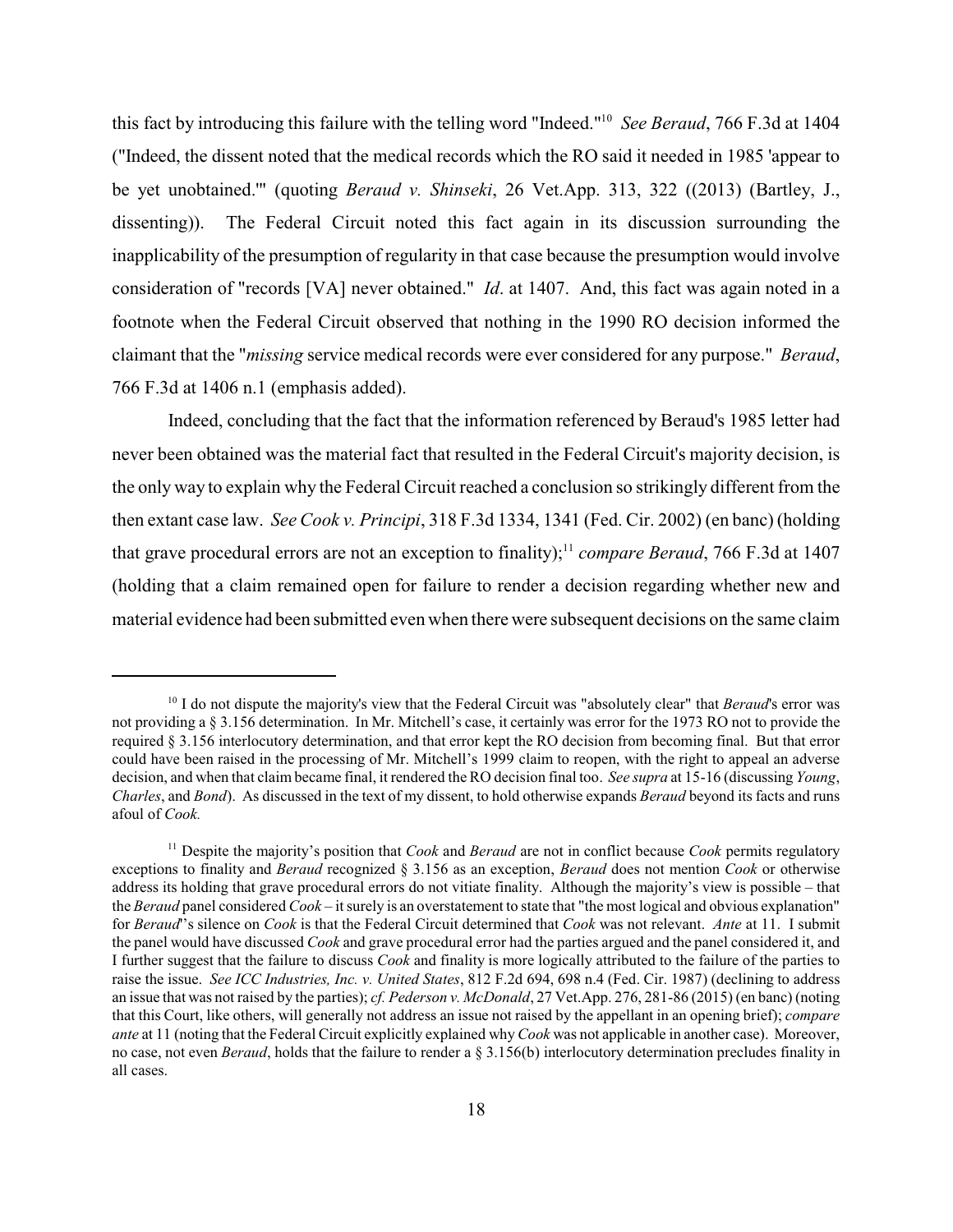that had become final), *with Williams v. Peake*, 521 F.3d 1348, 1351 (Fed. Cir. 2008) (holding that a subsequent final adjudication of a claim which is identical to a pending claim that had not been finally adjudicated terminates the pending status of the earlier claim); *Juarez v. Peake*, 21 Vet.App. 537, 542 (2008) (holding that an unappealed denial of a request to reopen a claim for benefits for a disability rendered final both the request to reopen and the underlying, unadjudicated claim).

The failure to ever obtain the evidence referenced by the appellant also is the material fact that distinguishes the case now before us from *Beraud*. Unlike in *Beraud*, the information submitted in this case during the administrative-appeal period was in the file throughout the entire process of adjudications. To be sure, the submission of the information kept Mr. Mitchell's 1973 claim in an unadjudicated state, but this was only until the claim was adjudicated.

Mr. Mitchell could have asked the Secretary to adjudicate his claim, and the failure to do so could have been the subject of a petition for mandamus. But, Mr. Mitchell also could have submitted a claim to reopen and addressed the underlying unadjudicated claim at that time. He took the latter action. He sought to reopen his claim in 1999, and the issue of his unadjudicated claim –including the interlocutory matter of whether the information he had submitted during the administrativeappeal period was new and material and should be associated with the 1973 claim – was ripe for adjudication at that time. The decision on his 1999 claim – for the same benefit sought in the 1973 claim – became final when he did not appeal. At that time, even grave procedural errors could not leave the matter in an unadjudicated state. *See Cook*, 318 F.3d at 1341 (holding that grave procedural errors are not an exception to finality).

To read the concern of the *Beraud* majority beyond the facts in that case is to ignore the en banc holding in *Cook* that veterans must appeal even grave procedural errors or else the decision on their claim will become final. *Id.* at 1341; *see also Norton v. Principi*, 376 F.3d 1336, 1338 (Fed. Cir. 2004) (declining to disrupt the finality of an RO decision in a case where the claimant's disability rating was reduced, he received notice–albeit, notice that did not meet the applicable regulatory standard–and he did not appeal); *Tetro v. Principi*, 314 F.3d 1310, 1313 (Fed. Cir. 2003) (declining to disrupt the finality of a Board decision when the Secretary had not complied with the duty to assist but the claimant had not appealed).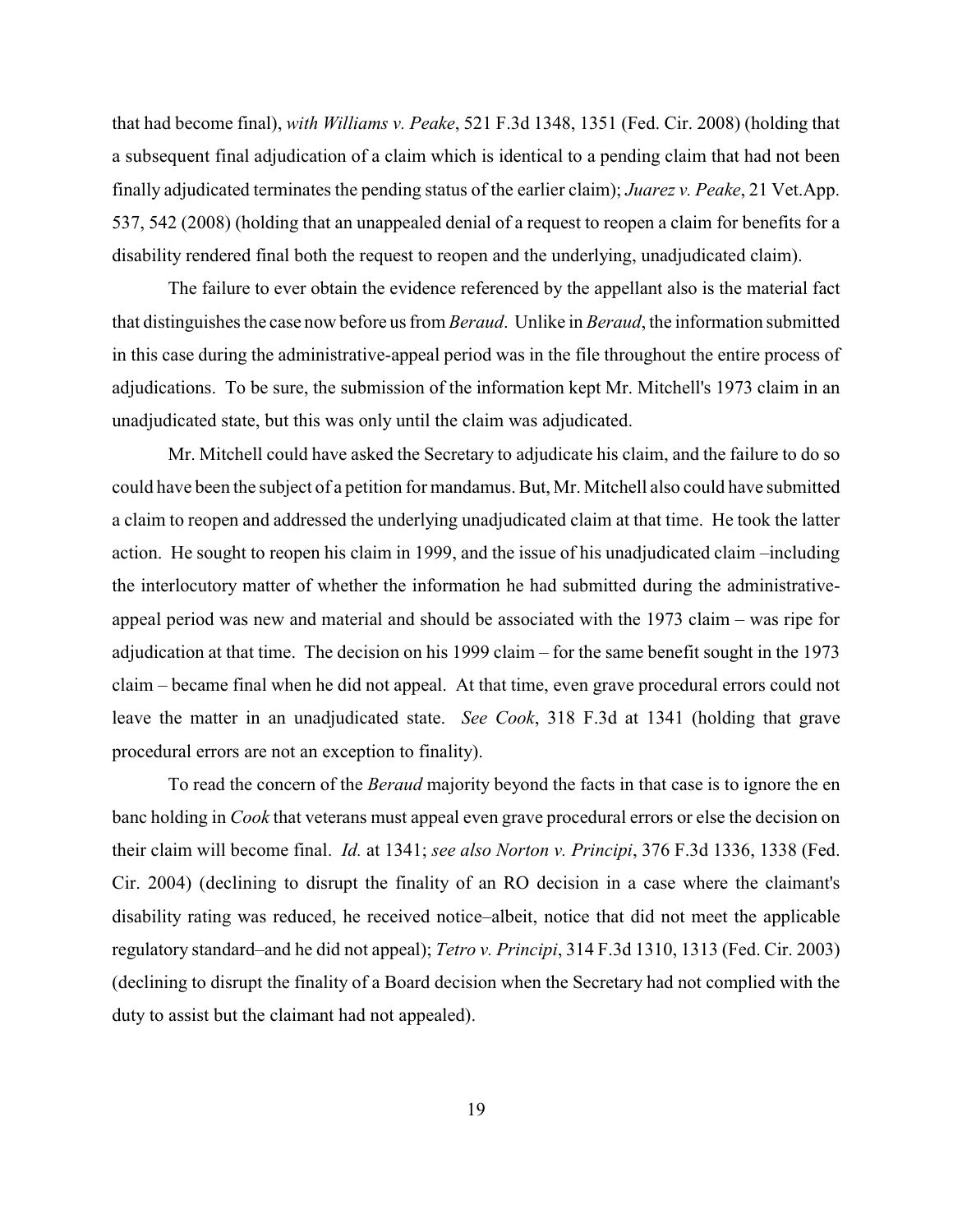Accordingly, *Beraud* should be limited to its material facts, and, if so viewed, it is not the controlling case here. Rather, this case is controlled by*Cook*, *Williams*, *Norton*, and *Tetro*. To hold otherwise is to eviscerate final decisions for which a claimant has been provided notice how to appeal solely because an interlocutory decision had not been rendered on whether information submitted during the administrative-appeal period is new and material and deemed as filed with an underlying claim. This cannot plausibly be the rule the Federal Circuit meant to establish for all cases; *Beraud* can and should be distinguished on its facts.

### *Beraud Should be Reconsidered if it Cannot be Distinguished*

Although the majority has declined to limit *Beraud* to its facts, *see supra* at 19, the Federal Circuit should reject the majority's broad interpretation of *Beraud* and instead limit the case to its facts. Alternatively, the Federal Circuit sitting en banc should consider (1) overruling *Beraud*, or (2) explaining how the en banc decision in *Cook* is consistent with a holding that a claim, even after a final decision has been rendered on it, nevertheless remains unadjudicated because an interlocutory determination had not been rendered.

As the reader of my dissent might pick up, the claimant in *Beraud* neversubmitted his service medical records; rather, he referenced where they were located. *Beraud*, 766 F.3d at1403. The failure of the Secretary to obtain, or try to obtain, those records was a duty to assist failure. And, duty to assist failures are the type of grave procedural errors that do not preclude finality. *See Cook*, 318 F.3d at 1341 (declining to vitiate finality when the claimant asserted a duty to assist violation).

It is difficult to understand how the failure to render a decision on an interlocutory matter – whether information submitted during an administrative-appeal period is new and material, and to be deemed filed with the underlying claim – can keep a claim in an unadjudicated state even after a final decision on the same claim has been rendered subsequent thereto, when other equally or more significant errors – such as the failure to obtain records, provide a medical examination, provide a Statement of the Case, provide a Supplemental Statement of a Case, or offer a decision on the merits – do not keep a claim pending after a subsequent decision on the same claim is rendered and becomes final.

Reconciling *Beraud* with the Federal Circuit's en banc and panel cases is even more difficult in light of the facts in *Beraud*. The information submitted in *Beraud* was simply a reference to